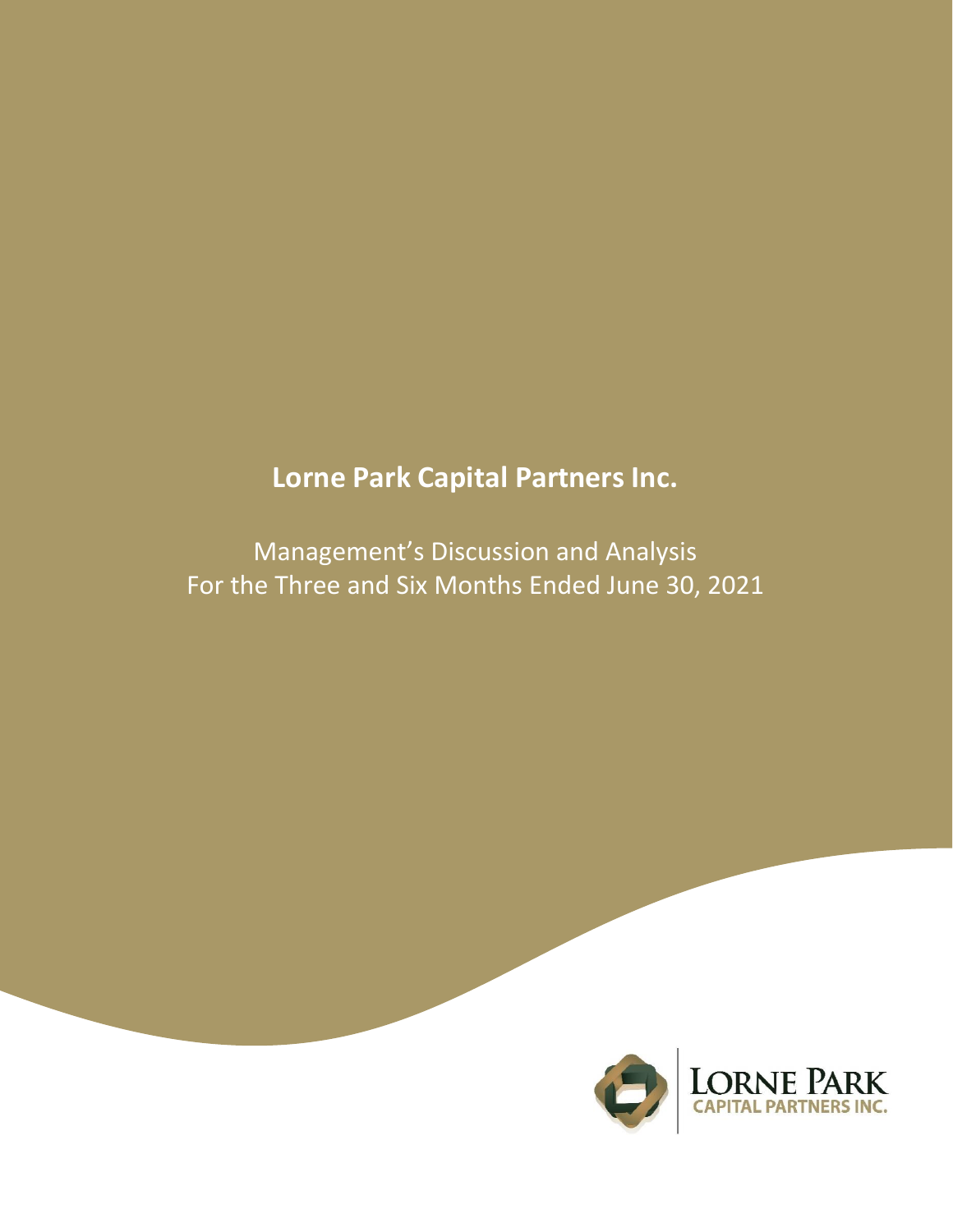## **Introduction**

This Management's Discussion and Analysis ("MD&A") document, prepared on July 27, 2021, should be read in conjunction with the unaudited interim condensed consolidated financial statements of Lorne Park Capital Partners Inc. ("LPCP" or "the Company") as at June 30, 2021 and with the audited consolidated financial statements as at December 31, 2020.

This MD&A and the consolidated financial statements are expressed in Canadian dollars and prepared in accordance with International Financial Reporting Standards ("IFRS"), as issued by the International Accounting Standards Board ("IASB"). The information in this MD&A is presented on a consolidated basis. The Canadian dollar is the Company's functional and reporting currency for purposes of preparing the financial statements given that the Company conducts most of its operations in that currency. Accordingly, all dollar references in this MD&A are in thousands of Canadian dollars, unless otherwise specified. The use of the term "prior period" refers to the quarter and year-to-date ended June 30, 2020.

The offices of LPCP are at 1295 Cornwall Road, Unit A3, Oakville, Ontario, L6J 7T5 and further inquiries regarding the Company may be directed to its Chief Executive Officer, Robert Sewell, at (905) 337-2227 or by email at investor.relations@lpcp.ca.

## **Forward-Looking Statements**

This MD&A contains forward-looking statements concerning anticipated future events, results, circumstances, performance or expectations with respect to LPCP and its products and services, including its business operations, strategy and financial performance and condition. When used in this MD&A, such statements use such words as "may", "will", "expect", "believe", and other similar terms. These statements are not historical facts but instead represent management beliefs regarding future events, many of which by their nature are inherently uncertain and beyond management control. Although management believes that the expectations reflected in such forward-looking statements are based on reasonable assumptions, such statements involve risks and uncertainties. Factors that could cause actual results to differ materially from expectations include, among other things, general economic and market conditions, including interest rates, global financial markets, changes in government regulations, industry competition, technological developments and other factors described under "Risk Management" or discussed in other materials filed with applicable securities regulatory authorities from time to time. The material factors and assumptions applied in reaching the conclusions contained in these forward-looking statements include that interest rates will remain relatively stable.

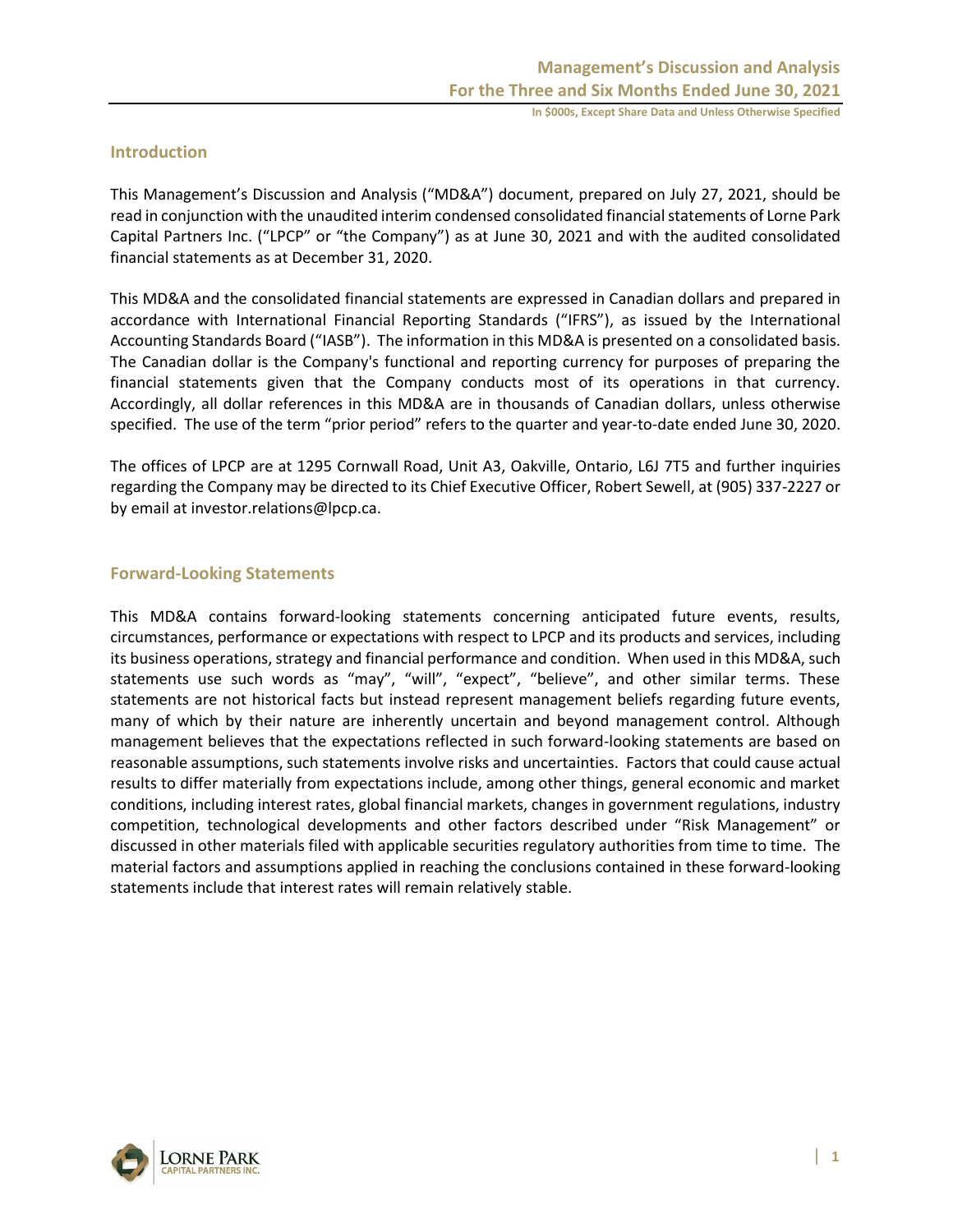## **Non-IFRS Measures**

The Company uses certain measures to evaluate and assess the performance of its business, which are not defined within IFRS. These measures are EBITDA, Adjusted EBITDA, and Adjusted EBITDA per share. Non-IFRS financial measures do not have standardized meanings prescribed by IFRS and are therefore unlikely to be comparable to similar measures presented by other companies. However, the Company believes that most shareholders, creditors, investment analysts and other stakeholders prefer to utilize these measures in their analysis of our results.

We define EBITDA as net income (loss) before financing costs, income taxes, depreciation and amortization. Adjusted EBITDA is calculated as EBITDA, adjusted for acquisition, restructuring, integration, and share-based compensation expenses. Adjusted EBITDA per share is calculated using the same average shares outstanding that are used in calculating income per share. The Company believes these are important measures as they allow management to assess the operating profitability of our business and to compare it with other investment management companies, without the distortion caused by the impact of non-core business items, different financing methods, levels of income taxes, the amount of net earnings attributable to non-controlling interests and the level of capital expenditures. The most comparable IFRS measure is "Net income (loss)", which is disclosed in the Company's Consolidated Statements of Income (Loss) and Comprehensive Income (Loss), and a reconciliation to that measure is provided within the section below entitled Net Income, Comprehensive Income, and Adjusted EBITDA.

## **Business Overview and Highlights**

Lorne Park Capital Partners Inc. is a public company listed on the TSX-V as "LPC-V".

LPCP and its wholly-owned subsidiaries, Bellwether Investment Management Inc. ("Bellwether") and Bellwether Estate and Insurance Services Inc. ("Bellwether Estate"), are incorporated and domiciled in Canada. As at June 30, 2021, the Chief Executive Officer and a member of the Board of Directors held 50.2% of LPCP's common shares. Bellwether is registered with the Ontario Securities Commission as a Portfolio Manager, Exempt Market Dealer and Investment Fund Manager, and its principal business is the provision of discretionary portfolio management services to affluent Canadian investors, estates, trusts, endowments and foundations. Bellwether Estate was formed on February 14, 2018 and is registered as an insurance agent corporation with the Financial Services Commission of Ontario.

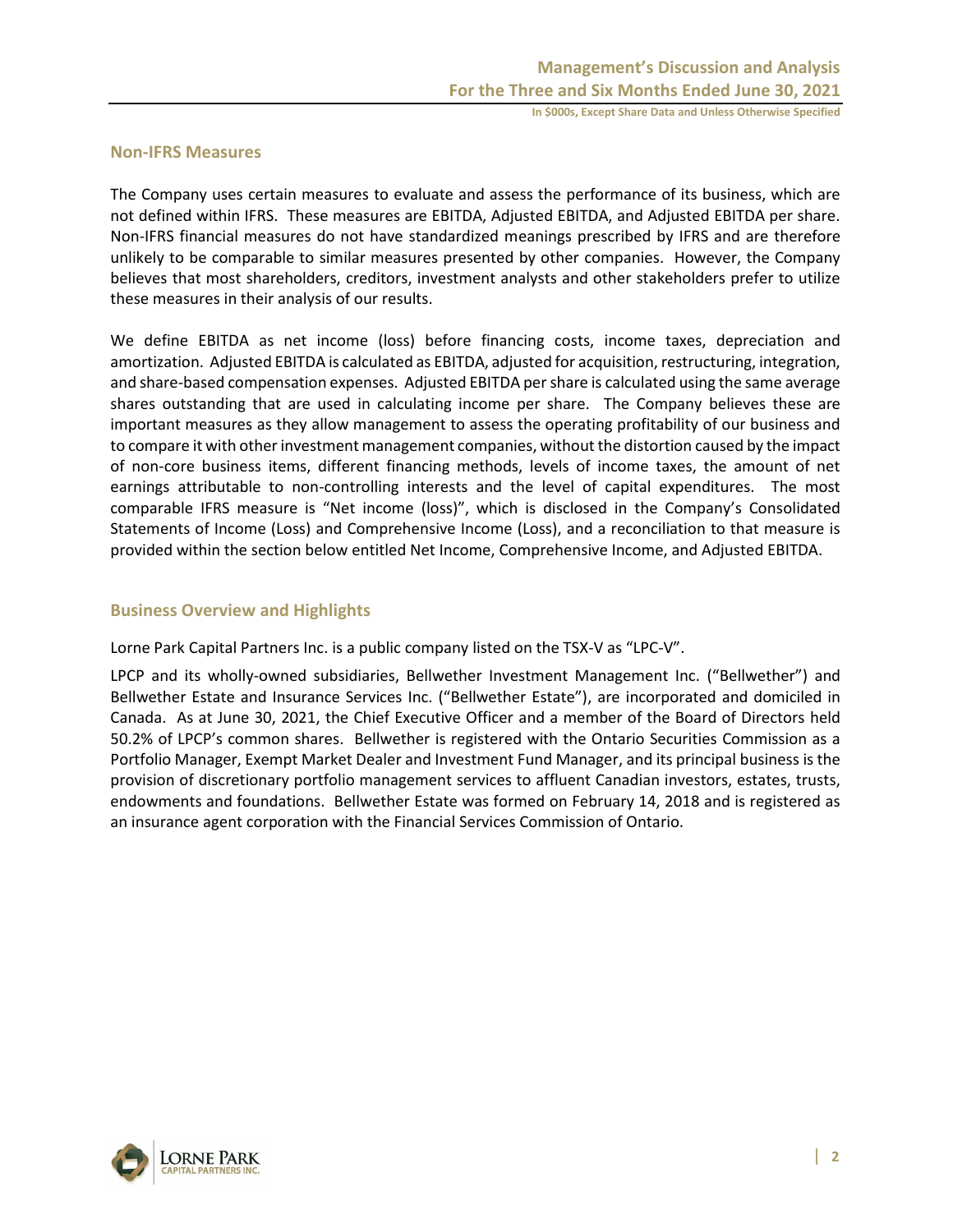## *COVID-19*

COVID-19 continues to have an impact on stock markets and the economy around the world. Efforts by governments to control the spread of COVID-19 have continued to disrupt normal economic activity both domestically and globally. Uncertainty related to the extent, duration and severity of the pandemic contributes to significant volatility in the financial markets. To control the spread of COVID-19, many governments at all levels continue to impose severe restrictions on business activity and travel. Although certain of these restrictions were eased, and vaccines continue to be administered, there can be no certainty when these restrictions will be fully lifted or that they will not be expanded.

We activated our business continuity plan in early March 2020 to mitigate risks, maintain operational efficiency and service levels, and address the health and safety concerns of our employees, clients, and advisors. With few exceptions, all the business operations continue to be carried out remotely. The extensive use of remote communication tools and third-party services may lead to heightened cybersecurity and privacy risks. Stress on technology resources, new workplace constraints, personal stress and health concerns may all lead to higher operational risks. As part of the plan, we implemented enhanced monitoring of network assets and management oversight of our business processes, active employee engagement and client communication, and built redundancy for critical services and infrastructure, however there can be no guarantee that this will be effective to mitigate these risks.

We continue to review the financial impact of the COVID-19 pandemic and market risk to our capital position and profitability should the duration, spread or intensity of the pandemic further develop. Our revenues are directly correlated to the market value of our AUM. During the first quarter in the prior year, we experienced a market depreciation in our AUM of 12.9%, however, this decline was recovered during the remainder of 2020, and we ended the year with a market appreciation in our AUM of 5.8%. During the first and second quarters in the current year, we experienced a market appreciation of 5.3% and 4.1%, respectively. It is not possible to forecast with certainty the duration and full scope of the economic impact of COVID-19 both in the short- and long-term and, as a result, it is not possible to reliably estimate the length and severity of these developments and the impact on the financial results and condition of the Company in future periods.

We proactively lowered the overall volatility risk in client portfolios and regularly evaluate exposure to higher volatility investments, and we continue to closely monitor the markets and client portfolios and risk tolerances to identify ways to protect capital and to take advantage of any opportunities that this market provides. However, we may face declines in our AUM as a result of client redemptions related to a variety of COVID-19 related factors including general market pessimism, poor fund performance, or clients' needs for immediate cash. Refer to Risks Related to Assets Under Management within the Risk Management section of this MD&A for further details.

We maintain sufficient liquidity to satisfy all of our financial obligations for the foreseeable future. Despite this liquidity, we may see an impact to the cost of capital in the future as a result of disrupted credit markets or potential credit rating actions in relation to our debt. Furthermore, a sustained period of significant market volatility could result in a write-down of our goodwill and intangible assets in subsequent periods, and provide a higher level of uncertainty with respect to management's judgments and estimates.

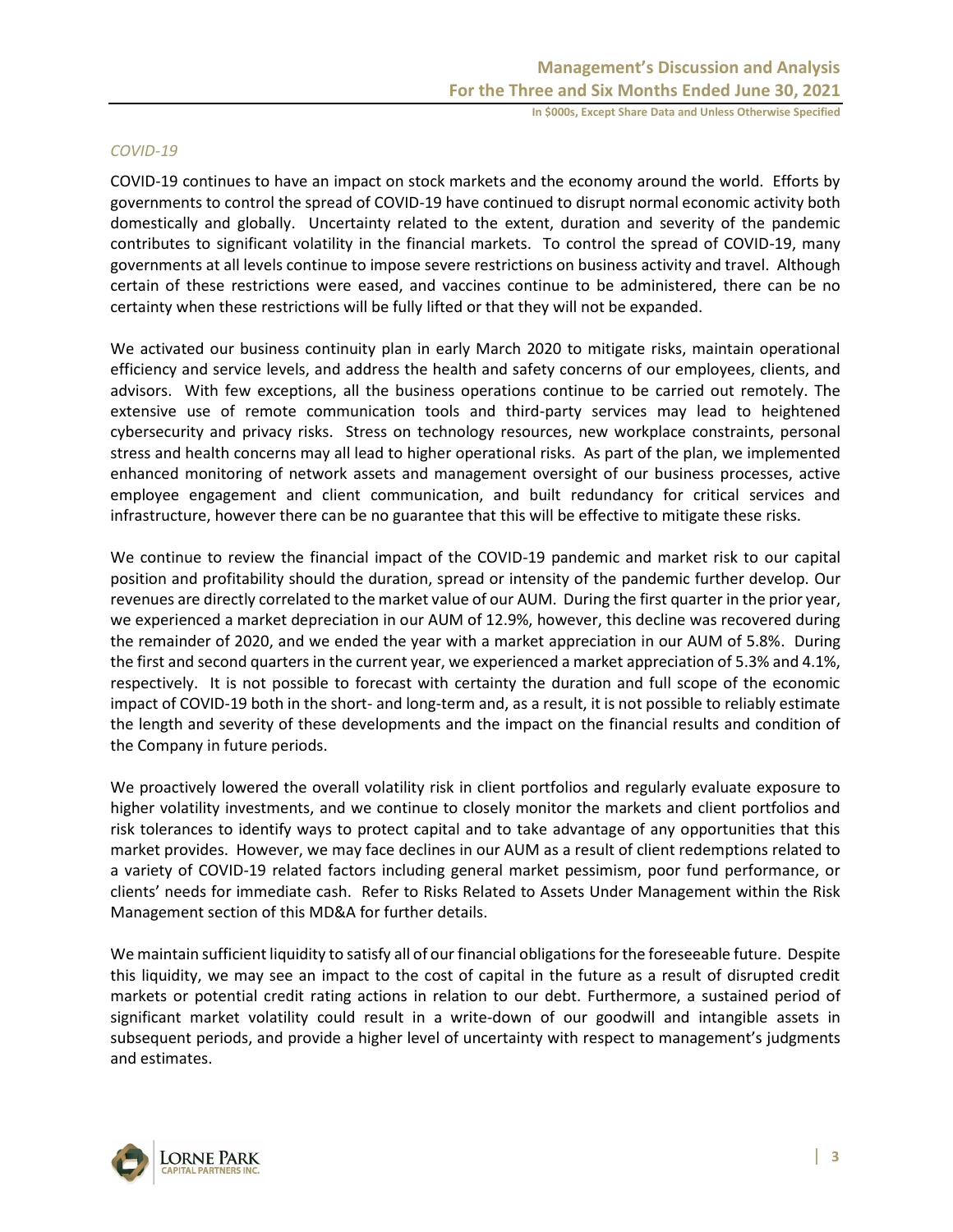### *Dividend Policy*

On March 30, 2021, the Company's Board adopted a quarterly cash dividend policy. Such quarterly dividends are only payable as and when declared by the Board and there is no entitlement to any dividends prior thereto.

On March 30, 2021, the Board declared a dividend of \$0.005 per share on each of its common shares, totaling \$259. This dividend was paid on April 27, 2021 to the shareholders of record on April 13, 2021.

On July 2, 2021, the Board declared a dividend of \$0.005 per share on each of its common shares, totaling \$259. This dividend will be paid on July 30, 2021 to the shareholders of record on July 16, 2021.

## *Employee Share Savings Plan*

On June 25, 2021 the Company received approval for an Employee Share Savings Plan ("ESSP"), and it became effective for eligible employees on July 1, 2021. We believe the ESSP will help us to attract and retain talent as we continue our growth, incentivize our employees to save for their future, and allow employees to be more involved in the future development and results of the Company.

The key terms of the ESSP are as follows:

The aggregate number of common shares of the Company reserved for issuance from treasury under the ESSP shall not exceed 2,000,000 common shares, provided, however, the number of common shares reserved for issuance from the treasury pursuant to all security-based compensation arrangements shall, in the aggregate, not exceed 20% of the number of common shares issues and outstanding.

Eligible employees can elect to have a percentage of their earnings withheld, subject to a maximum, to allocate into a registered account (the "Employee Contribution"). The employee can elect all or a portion of the Employee Contribution to be used to acquire common shares of the Company. The Company matches the Employee Contribution, subject to a maximum, which will be used to acquire common shares of the Company (the "Company Contribution").

The ESSP trustee is Bellwether (the "Trustee"). The Trustee, on behalf of the employees, will acquire common shares of the Company from treasury, at a purchase price which is the lesser of:

- i. the closing market price of the common shares traded on the TSX Venture Exchange (the "TSX Venture") on the previous business day; and
- ii. the greater of:
	- a. the trailing 30 day volume weighted average price of the common shares traded on the TSX Venture; and
	- b. 85% of the closing market price of the common shares traded on the TSX Venture on the previous business day.

The Company, in its sole discretion, shall determine the timing of the treasury issuance, which will be dependent on various factors, including the aggregate amount of funds available for the purchase of common shares.

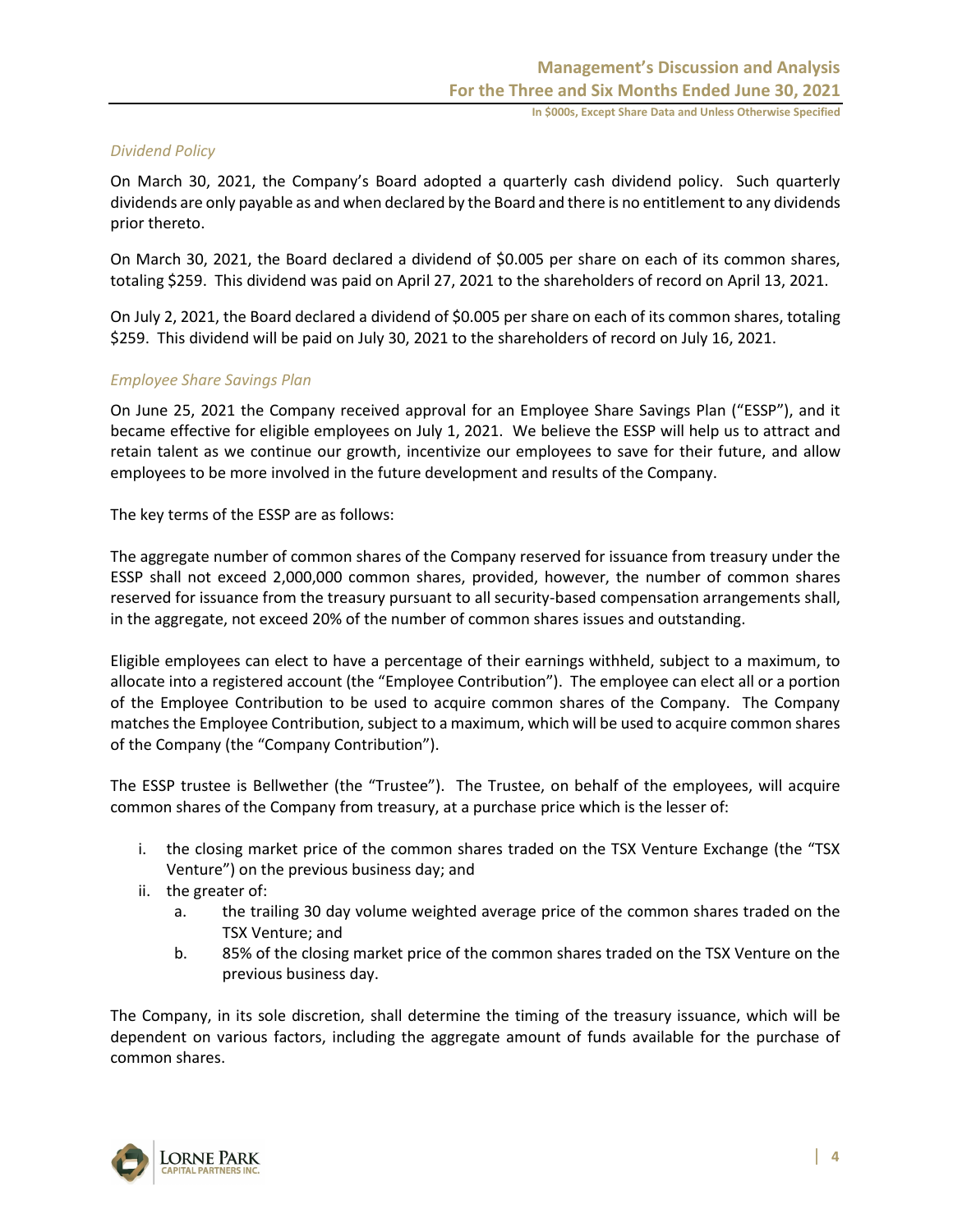The common shares issued to an employee may be subject to a four-month resale restriction imposed by the TSX Venture. In addition, all common shares purchased with Company Contributions are subject to a hold period of twelve-months following the receipt of such shares in the account of the employee, subject to certain exceptions.

During the six-month and three-month periods ended June 30, 2021, no amounts have been expensed and no shares have been issued under the ESSP.

## *Corporate Head Office*

On June 1, 2021, the Company moved its corporate head office to a larger facility to accommodate our future growth, provide for increased interoffice collaborations, and to provide better client and advisor experiences. We moved from 1265 Cornwall Road, Suite 202, Oakville, Ontario, L6J 7T5 to 1295 Cornwall Road, Unit A3, Oakville, Ontario, L6J 7T5.

## **Business Outlook**

The Company has established an excellent long-term investment track record in its core investment solutions and is positioned to continue to rapidly accelerate its business growth. Our primary focus for 2021 is on the continued development of our portfolio management team and business development. The priorities include four objectives in this context:

- 1. Continue to make strides in the performance, management, and marketing of our branded investment solutions via our existing network.
- 2. Continue to provide our affluent clients with excellent investment returns through our tailored investment solutions approach.
- 3. Continue to actively pursue the addition of established Portfolio Managers and their client bases to further enhance the depth of the portfolio management team and accelerate AUM growth.
- 4. Develop alternative distribution channels to market our established investment solutions and rapidly accelerate AUM growth.

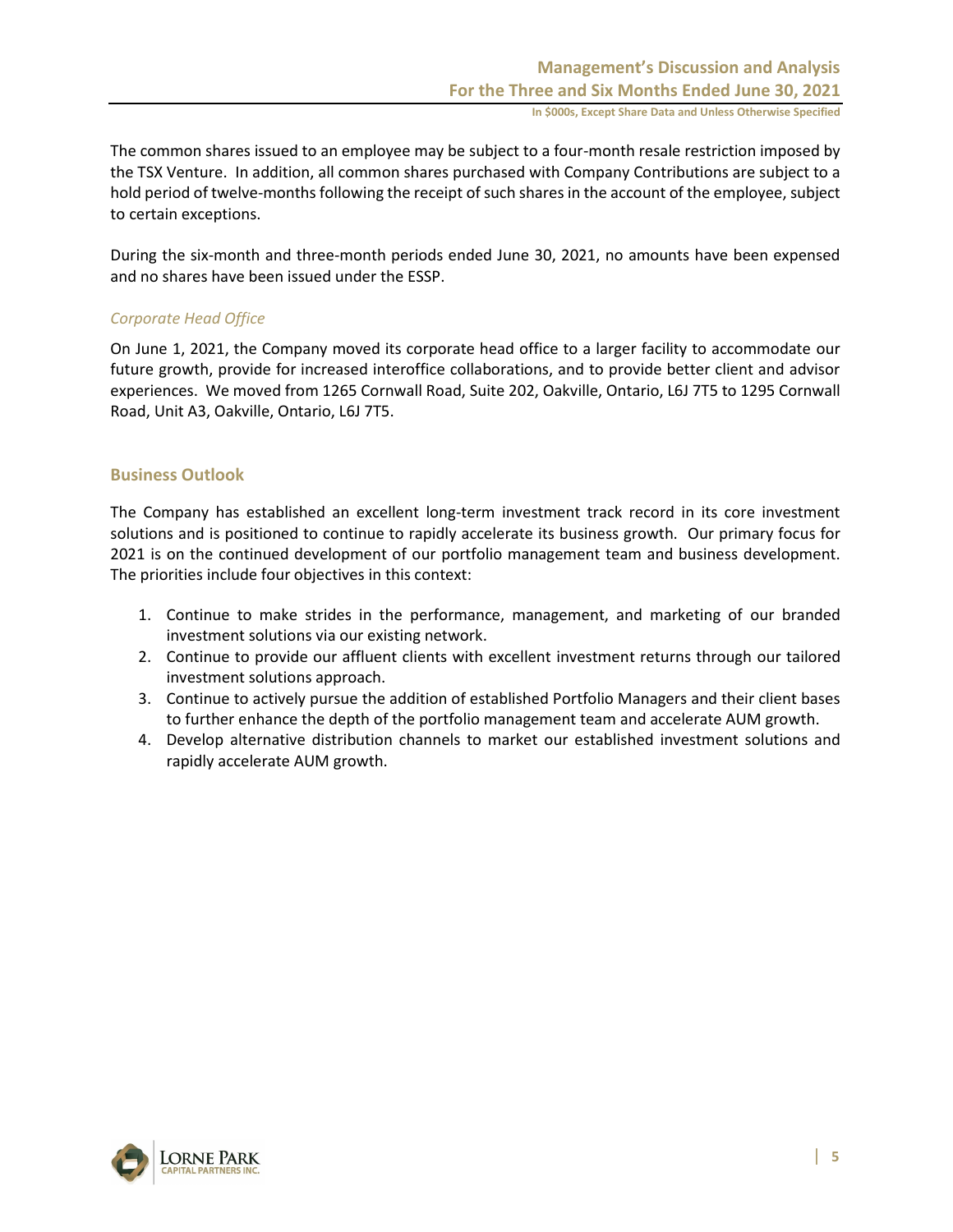## **Financial Highlights**

- $\triangleright$  AUM as at June 30, 2021 was \$1,747,681, an increase of \$160,588 or 10.1% compared to \$1,587,092 as at December 31, 2020. This increase resulted primarily from market appreciation during the period. AUM also increased \$333,945 or 23.6% compared to \$1,413,736 as at June 30, 2020. During the first quarter in the prior year, coinciding with the start of COVID-19, we experienced a market depreciation in our AUM of 12.9%, which was subsequently recovered during the remainder of 2020. The increase in AUM from June 30, 2020 to June 30, 2021 was due to market appreciation, as well as net additions from clients.
- Exercises increased \$1,915 or 21.3% and \$1,153 or 25.8% during the six months and three months ended June 30, 2021, respectively, compared to the same periods in the prior year, due to higher average AUM and higher AUM within our pooled funds during the current year periods.
- $\triangleright$  Total expenses increased \$1,200 or 13.3% and \$760 or 17.1% during the six months and three months ended June 30, 2021 compared to the same periods in the prior year. This was primarily due to higher expenses relating to increased AUM and revenues, and higher amortization resulting from additional intangible assets.
- $\triangleright$  Net income and comprehensive income improved to income of \$263 during the six months ended June 30, 2021 compared to a loss of \$48 during the same period in the prior year. Net income and comprehensive income improved to income of \$176 during the three months ended June 30, 2021 compared to \$20 during the same period in the prior year. Adjusted EBITDA $1$  also improved to \$2,189 and \$1,205, during the six-month and three-month periods ended June 30, 2021, respectively.
- $\triangleright$  Cash and cash equivalents and short-term investments increased \$1,539 or 46.0% during the six months ended June 30, 2021, with an ending balance of \$4,883. This increase was primarily due to net cash generated from operating activities, with partial offset from dividends paid, interest paid, payments on lease obligations and acquisition of property and equipment.

<sup>&</sup>lt;sup>1</sup> Refer to 'Non-IFRS Measures'

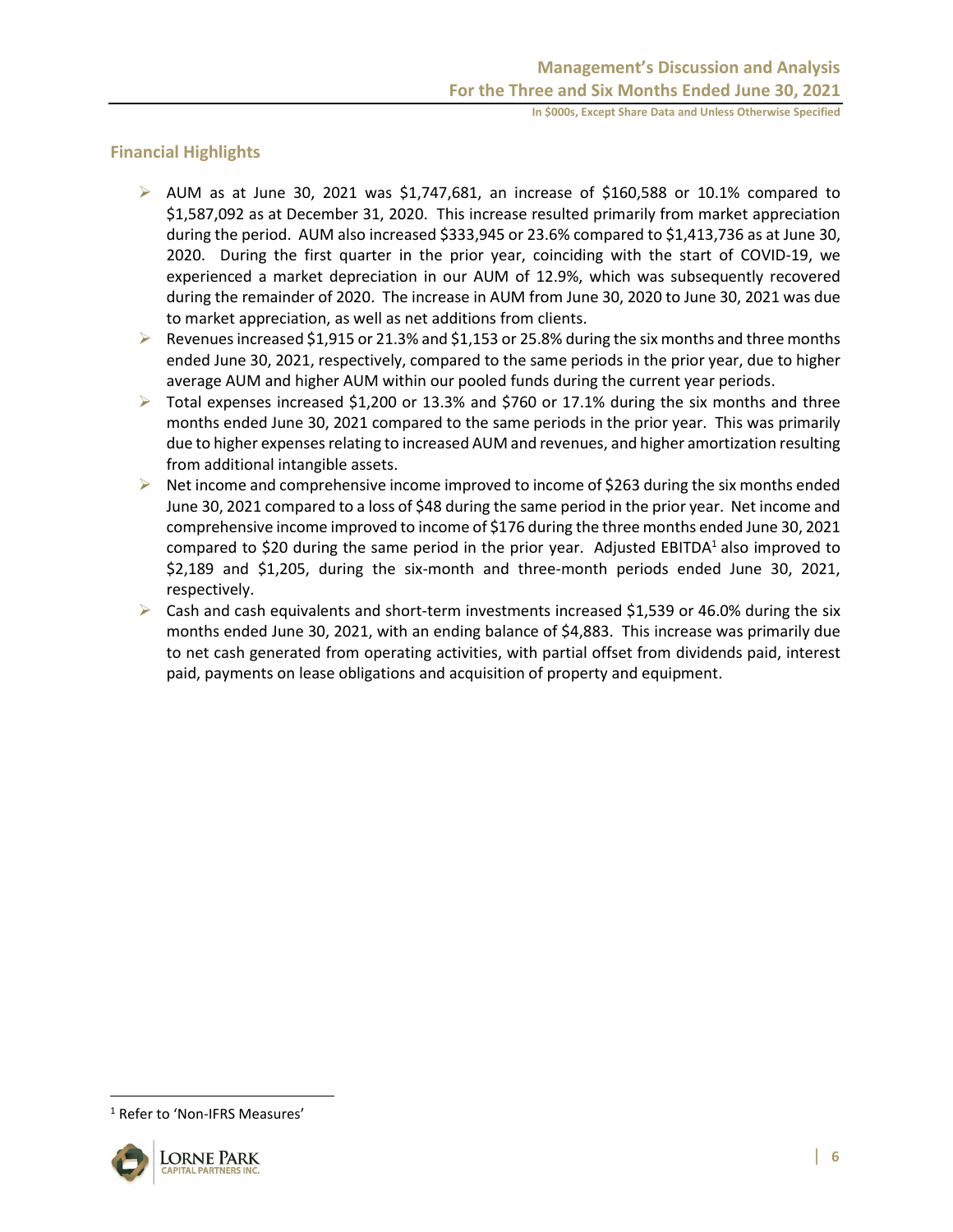## **Summary Financial Information**

|                                                 | As at and for the |    |           | As at and for the  |                 |    |           |  |  |  |
|-------------------------------------------------|-------------------|----|-----------|--------------------|-----------------|----|-----------|--|--|--|
| Key Performance Indicators                      | six months ended  |    |           | three months ended |                 |    |           |  |  |  |
|                                                 | <b>June 30,</b>   |    | June 30,  |                    | <b>June 30,</b> |    | June 30,  |  |  |  |
|                                                 | 2021              |    | 2020      |                    | 2021            |    | 2020      |  |  |  |
|                                                 |                   |    |           |                    |                 |    |           |  |  |  |
| Assets under management                         | \$<br>1,747,681   | Ŝ. | 1,413,736 | \$                 | 1,747,681       | Ŝ. | 1,413,736 |  |  |  |
| Revenue                                         | 10,910            |    | 8,995     |                    | 5,621           |    | 4,468     |  |  |  |
| Expenses                                        | 10,240            |    | 9,040     |                    | 5,208           |    | 4,447     |  |  |  |
| Net income (loss) and comprehensive             |                   |    |           |                    |                 |    |           |  |  |  |
| income (loss)                                   | 263               |    | (48)      |                    | 176             |    | 20        |  |  |  |
| Net income and comprehensive income             |                   |    |           |                    |                 |    |           |  |  |  |
| attributable to Company's shareholders          | 740               |    | 194       |                    | 417             |    | 144       |  |  |  |
| Income per common share:                        |                   |    |           |                    |                 |    |           |  |  |  |
| <b>Basic</b>                                    | 0.014             |    | 0.004     |                    | 0.008           |    | 0.003     |  |  |  |
| Diluted                                         | 0.014             |    | 0.004     |                    | 0.008           |    | 0.003     |  |  |  |
| EBITDA <sup>1</sup>                             | 2,044             |    | 964       |                    | 1,106           |    | 525       |  |  |  |
| Adjusted EBITDA <sup>1</sup>                    | 2,189             |    | 1,161     |                    | 1,205           |    | 571       |  |  |  |
| Adjusted EBITDA per common share <sup>1</sup> : |                   |    |           |                    |                 |    |           |  |  |  |
| <b>Basic</b>                                    | 0.042             |    | 0.023     |                    | 0.023           |    | 0.011     |  |  |  |
| <b>Diluted</b>                                  | 0.041             |    | 0.022     |                    | 0.023           |    | 0.011     |  |  |  |

| <b>Summary Balance Sheet</b>                      | As at           |              |  |
|---------------------------------------------------|-----------------|--------------|--|
|                                                   | <b>June 30,</b> | December 31, |  |
|                                                   | 2021            | 2020         |  |
|                                                   |                 |              |  |
| Cash, cash equivalents and short-term investments | \$<br>4,883     | 3,344        |  |
|                                                   |                 |              |  |
| Total assets                                      | 26,026          | 24,581       |  |
| <b>Total liabilities</b>                          | 10,122          | 8,810        |  |
| Total shareholders' equity                        | 15,904          | 15,771       |  |

<sup>1</sup> Refer to 'Non-IFRS Measures'

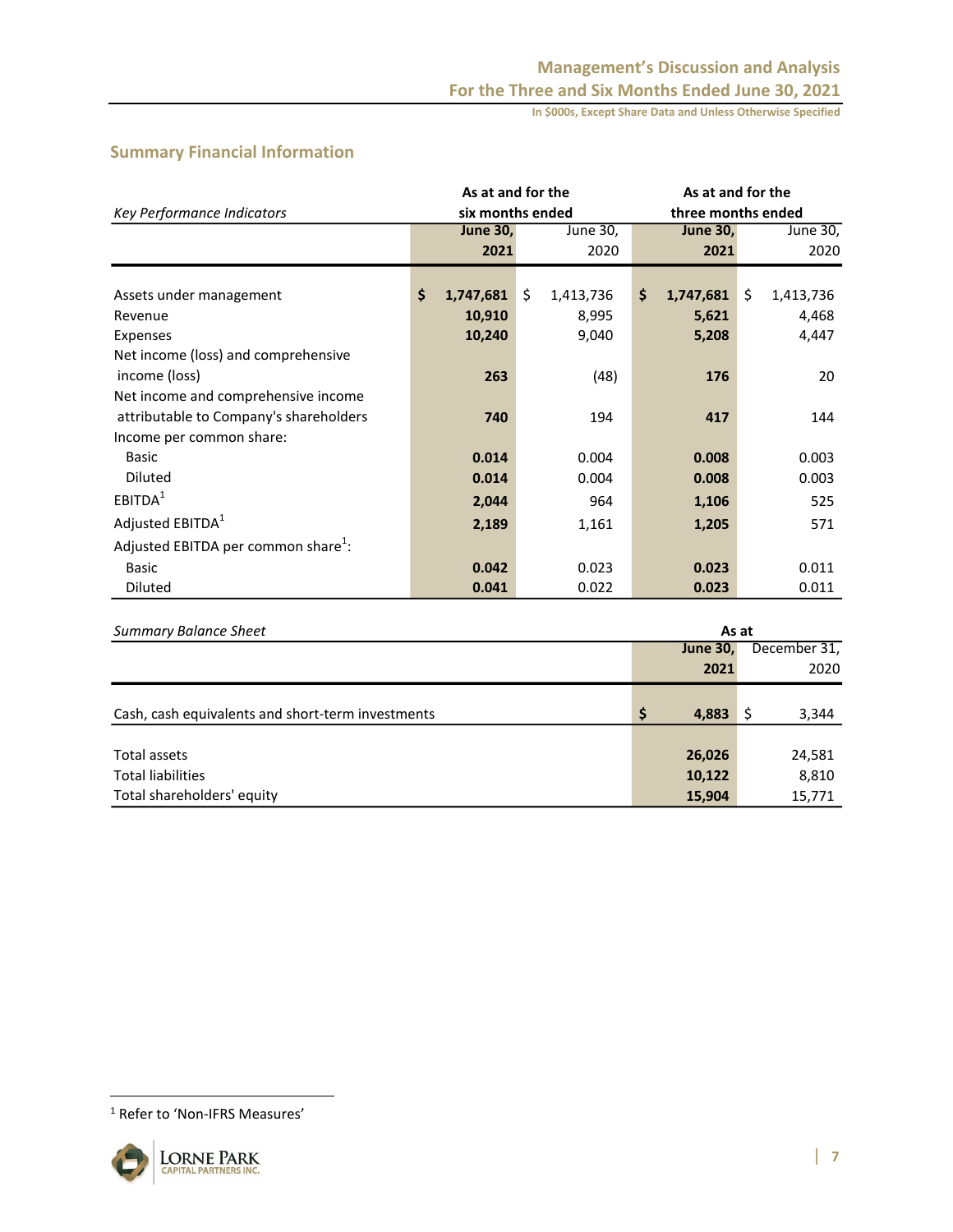## **Results of Operations**

## *Assets Under Management and Revenues*

AUM was \$1,747,681 as at June 30, 2021, for an increase of \$160,588 or 10.1% compared to \$1,587,092 as at December 31, 2020. The main reason for this increase was due to market appreciation during the six months ended June 30, 2021.

AUM also increased \$333,945 or 23.6% compared to \$1,413,736 as at June 30, 2020. During the first quarter in the prior year, coinciding with the start of COVID-19, we experienced a market depreciation in our AUM of 12.9%, which was subsequently recovered during the remainder of 2020. The increase in AUM from June 30, 2020 to June 30, 2021 was due to market appreciation, as well as net additions from clients.



The following is a summary of the change in AUM during the six-month and three-month periods ended June 30, 2021 and 2020, as well as the average AUM during the respective periods:

|                                    | Six months ended |           |          |           |                 | Three months ended |  |           |  |  |
|------------------------------------|------------------|-----------|----------|-----------|-----------------|--------------------|--|-----------|--|--|
|                                    | <b>June 30,</b>  |           | June 30, |           | <b>June 30,</b> |                    |  | June 30,  |  |  |
|                                    |                  | 2021      |          | 2020      |                 | 2021               |  | 2020      |  |  |
|                                    |                  |           |          |           |                 |                    |  |           |  |  |
| AUM, beginning of period           | \$               | 1,587,092 | Ś        | 1,451,309 | \$              | 1,677,090          |  | 1,282,675 |  |  |
| Net additions                      |                  | 8,221     |          | 28,216    |                 | 1,694              |  | 9,557     |  |  |
| Market appreciation (depreciation) |                  | 152,368   |          | (65,789)  |                 | 68,897             |  | 121,504   |  |  |
| AUM, end of period                 | S                | 1,747,681 |          | 1,413,736 | \$              | 1,747,681          |  | 1,413,736 |  |  |
|                                    |                  |           |          |           |                 |                    |  |           |  |  |
| Average AUM                        | \$               | 1,679,709 | ς        | 1,392,895 | \$              | 1,725,054          |  | 1,394,964 |  |  |

The net additions from clients were \$8,221 during the six months ended June 30, 2021 compared to net additions of \$28,216 during the same period in the prior year. During the three months ended June 30, 2021, the net additions from clients were \$1,694 compared to net additions of \$9,557 during the same period in the prior year. The net additions from clients were attributable to the addition of new clients, and existing clients entrusting the Company with additional assets to manage.

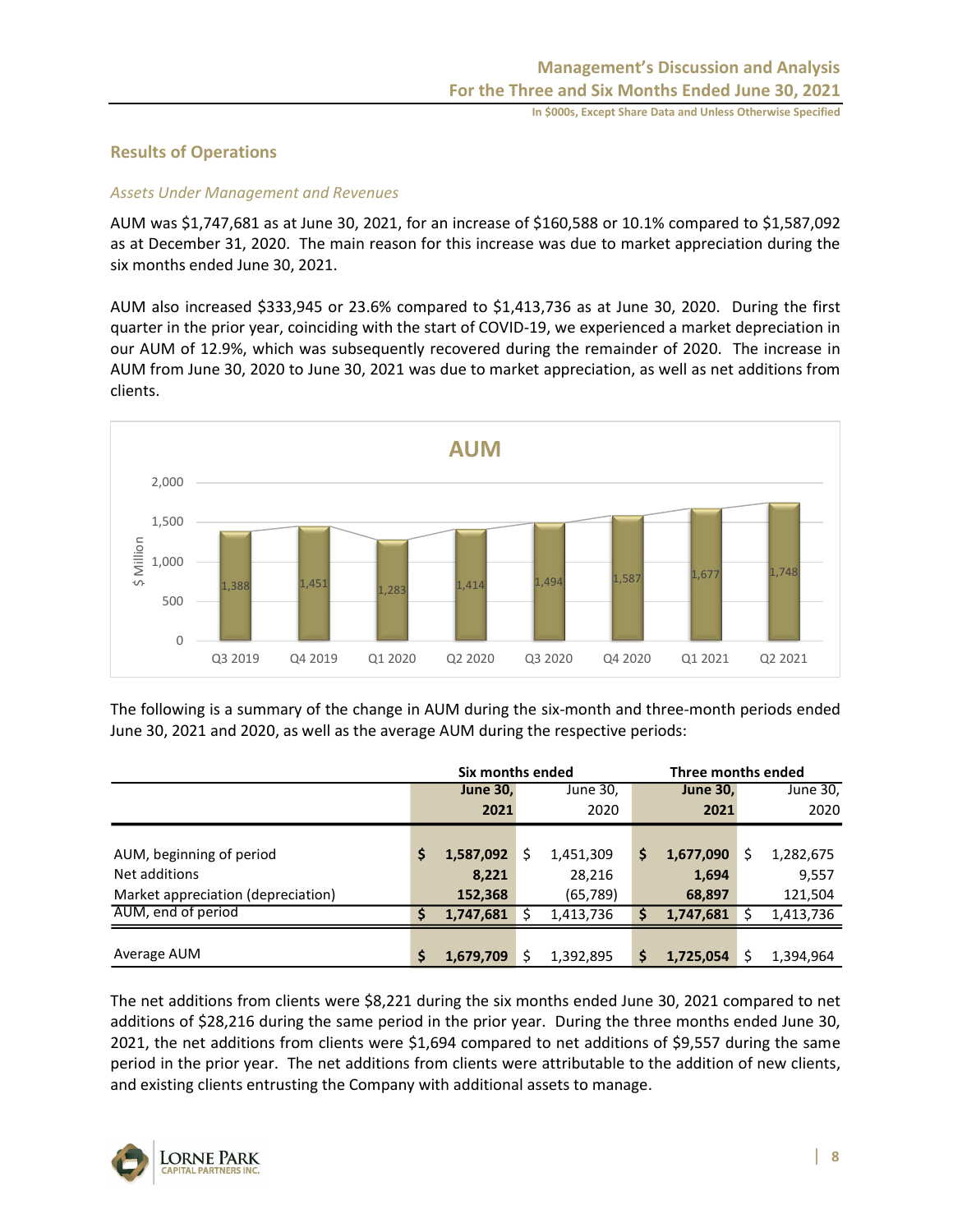The market appreciation was \$152,368 during the six months ended June 30, 2021 compared to a depreciation of \$65,789 during the same period in the prior year. The prior year period included the impact resulting from the start of COVID-19 in the first quarter. During the three months ended June 30, 2021, the market appreciation was \$68,897 compared to an appreciation of \$121,504 during the same period in the prior year.

The average AUM was \$1,679,709 during the six months ended June 30, 2021, an increase of \$286,814 or 20.6% compared to \$1,392,895 during the same period in the prior year. During the three months ended June 30, 2021, the average AUM was \$1,725,054, an increase of \$330,090 or 23.7% compared to \$1,394,964 during the same period in the prior year.

Revenues were \$10,910 during the six months ended June 30, 2021, an increase of \$1,915 or 21.3% from \$8,995 during the same period in the prior year. Revenues were \$5,621 during the three months ended June 30, 2021, an increase of \$1,153 or 25.8% from \$4,468 during the same period in the prior year. The main reasons for the increase were due to the growth in average AUM, and higher AUM within our pooled funds.



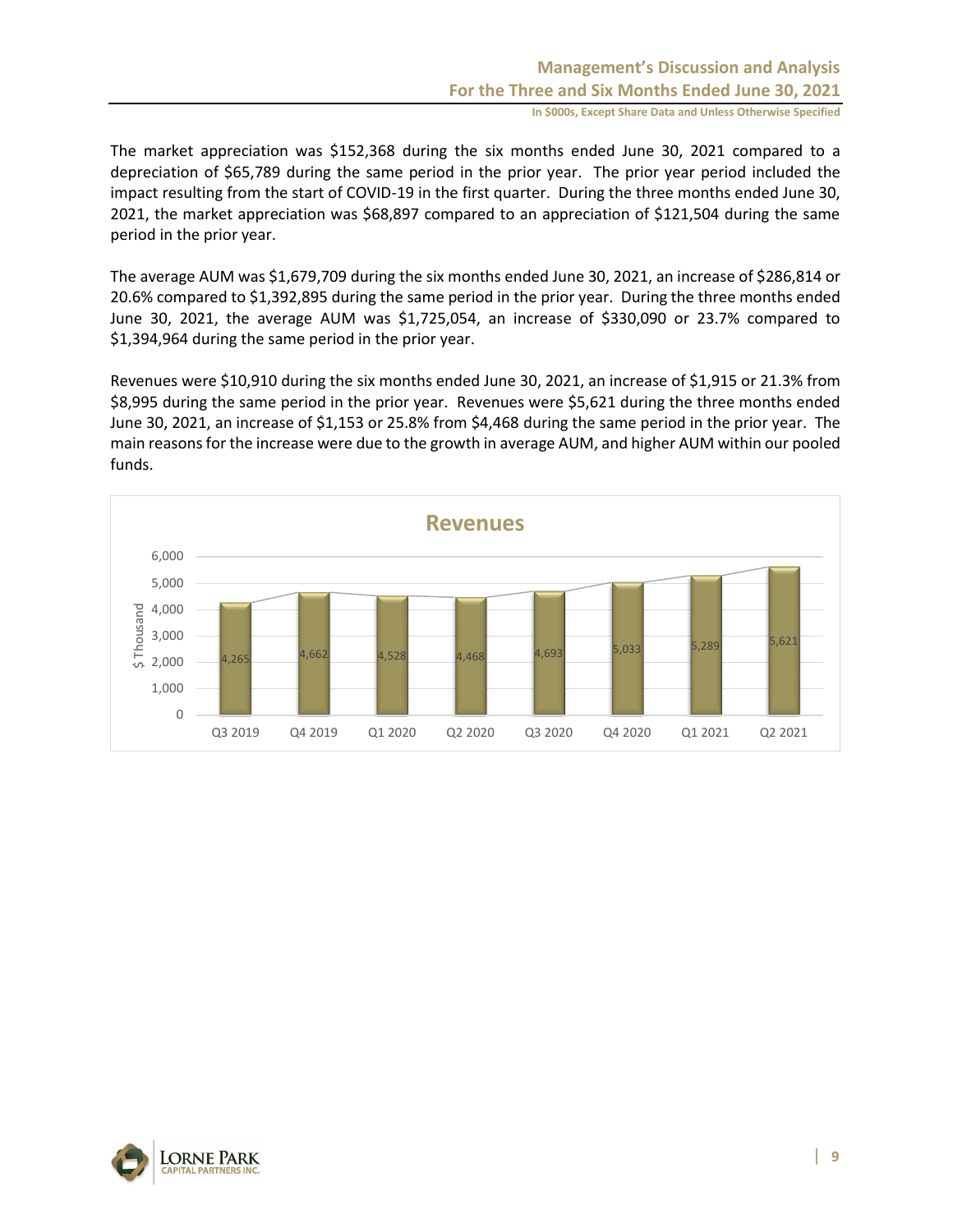### *Expenses*

Expenses consist of the following:

|                                |                 | Six months ended | Three months ended |             |  |  |  |
|--------------------------------|-----------------|------------------|--------------------|-------------|--|--|--|
|                                | <b>June 30,</b> | June 30,         | <b>June 30,</b>    | June 30,    |  |  |  |
|                                | 2021            | 2020             | 2021               | 2020        |  |  |  |
|                                |                 |                  |                    |             |  |  |  |
| <b>Operating Expenses</b>      |                 |                  |                    |             |  |  |  |
| Salaries and benefits          | \$<br>7,461     | \$<br>6,765      | \$<br>3,803        | \$<br>3,376 |  |  |  |
| Professional fees              | 207             | 160              | 109                | 53          |  |  |  |
| Investment research fees       | 162             | 126              | 81                 | 65          |  |  |  |
| Direct fund costs              | 552             | 468              | 237                | 234         |  |  |  |
| Rent and facility              | 64              | 82               | 37                 | 43          |  |  |  |
| Marketing and client retention | 103             | 78               | 57                 | 29          |  |  |  |
| Depreciation and amortization  | 1,097           | 724              | 553                | 362         |  |  |  |
| Other administrative costs     | 165             | 167              | 92                 | 80          |  |  |  |
|                                | 9,810           | 8,569            | 4,969              | 4,242       |  |  |  |
| Other Expense (Income)         |                 |                  |                    |             |  |  |  |
| Public company expenses        | 43              | 40               | 25                 | 19          |  |  |  |
| <b>Financing costs</b>         | 277             | 285              | 139                | 142         |  |  |  |
| Interest income                | (2)             | (11)             | (1)                | (3)         |  |  |  |
| Share-based compensation       | 112             | 157              | 75                 | 47          |  |  |  |
|                                | \$<br>10,240    | \$<br>9,040      | \$<br>5,208        | \$<br>4,447 |  |  |  |

Total expenses increased \$1,200 or 13.3% from \$9,040 for the six months ended June 30, 2020 to \$10,240 for the six months ended June 30, 2021, with the main variances as follows:

- $\triangleright$  An increase in salaries and benefits of \$696. Included in salaries and benefits are salaries, wages, bonuses, and commissions owing to employees, contractors, and consultants. The main reason for the increase was due to increased variable compensation resulting from higher revenues.
- ➢ An increase in direct fund costs of \$84 resulting from increased AUM in our pooled funds, as well as additional pooled funds during the current period.
- $\triangleright$  An increase in depreciation and amortization of \$373. As a result of the investment in a partnership in the latter part of 2020, additional client relationship intangible assets were identified and are being amortized in the current period.

Total expenses increased \$761 or 17.1% from \$4,447 for the three months ended June 30, 2020 to \$5,208 for the three months ended June 30, 2021, with the main variances as follows:

- ➢ An increase in salaries and benefits of \$427, mainly due to increased variable compensation resulting from higher revenues.
- $\triangleright$  An increase in professional fees of \$56. Professional fees include audit, regulatory, IT, recruiting, advisory and legal expenses. The increase was primarily due to higher legal and recruiting expenses.
- $\triangleright$  An increase in depreciation and amortization of \$191 due to additional client relationship intangible assets being amortized.

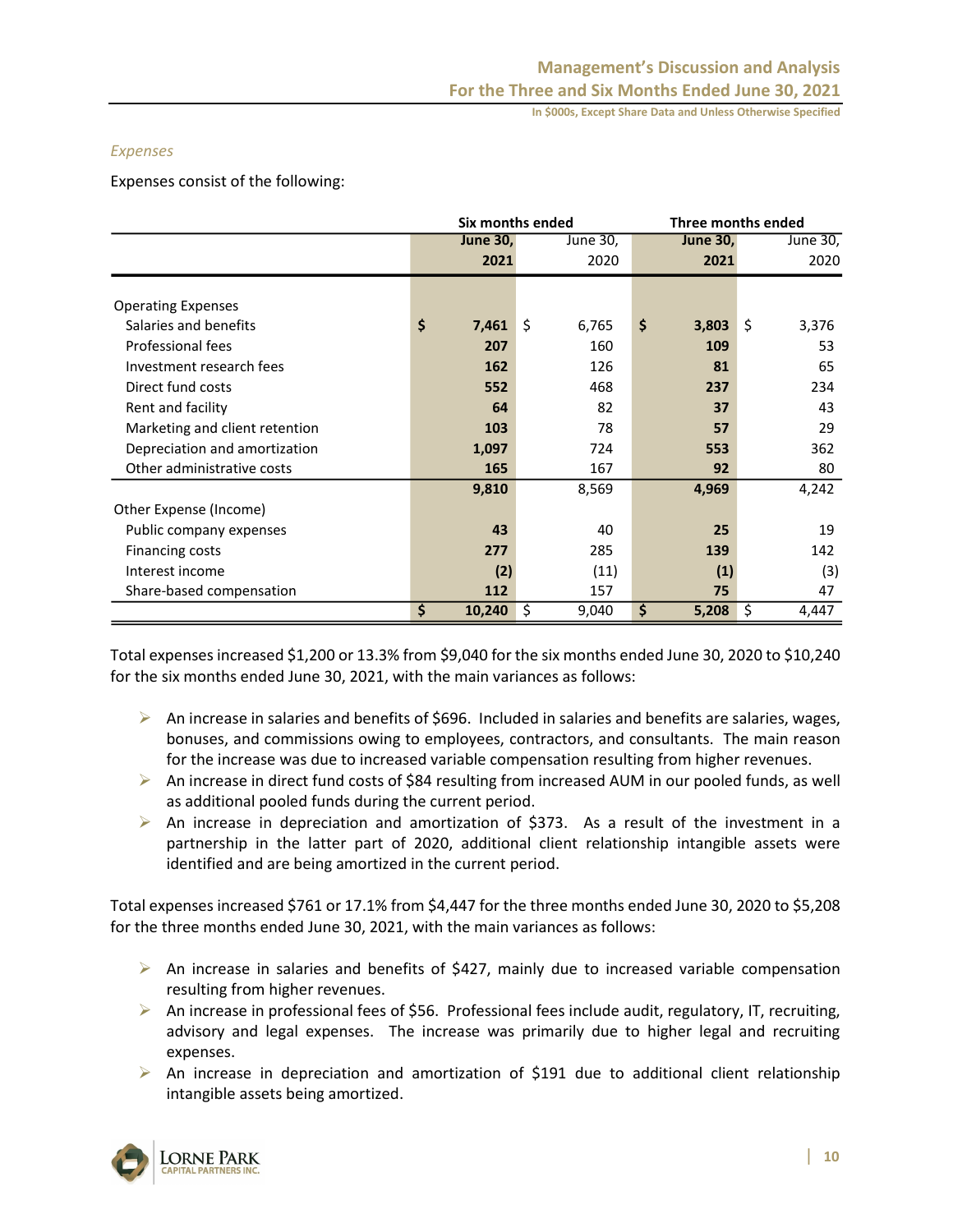## *Net Income, Comprehensive Income, and Adjusted EBITDA*<sup>1</sup>

Net income and comprehensive income increased \$311 to income of \$263 during the six months ended June 30, 2021, compared to a loss of \$48 during the same period in the prior year. Net income and comprehensive income also increased \$156 to income of \$176 during the three months ended June 30, 2021, compared to income of \$20 during the same period in the prior year. The main reason for the increase was due to increased revenues, with a partial offset from increased expenses, as detailed above, and increased income tax expense.

Historically, Bellwether had non-capital income tax losses which were available to offset taxable income. In 2021, it is expected that Bellwether will have utilized all the available losses and will be in a taxes payable position, and this is reflected in income tax expense of \$407 and \$237 during the six months and three months ended June 30, 2021, respectively.

|                                     |                 | Six months ended | Three months ended |          |  |  |  |
|-------------------------------------|-----------------|------------------|--------------------|----------|--|--|--|
|                                     | <b>June 30,</b> | June 30,         | <b>June 30,</b>    | June 30, |  |  |  |
|                                     | 2021            | 2020             | 2021               | 2020     |  |  |  |
|                                     |                 |                  |                    |          |  |  |  |
| Net income and comprehensive income | \$<br>$263$ \$  | (48)             | \$<br>176          | \$<br>20 |  |  |  |
| Adjustments                         |                 |                  |                    |          |  |  |  |
| <b>Financing costs</b>              | 277             | 285              | 139                | 142      |  |  |  |
| Depreciation and amortization       | 1,097           | 724              | 553                | 362      |  |  |  |
| Income tax expense                  | 407             | 3                | 237                |          |  |  |  |
| EBITDA <sup>1</sup>                 | 2,044           | 964              | 1,106              | 525      |  |  |  |
| Other adjustments                   |                 |                  |                    |          |  |  |  |
| Non-cash share-based compensation   | 112             | 157              | 75                 | 47       |  |  |  |
| Non-recurring expenses related to:  |                 |                  |                    |          |  |  |  |
| Acquisitions                        |                 | 40               |                    |          |  |  |  |
| Employees                           | 33              |                  | 24                 |          |  |  |  |
| Adjusted EBITDA <sup>1</sup>        | \$<br>2,189     | \$<br>1,161      | \$<br>1,205        | 571<br>S |  |  |  |

The following table outlines how  $EBITDA<sup>1</sup>$  and Adjusted EBITDA<sup>1</sup> were determined:

During the six-month and three-month periods ended June 30, 2021, we incurred \$112 and \$75 in noncash stock-based compensation, respectively, and \$33 and \$24 in non-recurring employee related expenses, respectively.

During six-month and three-month periods ended June 30, 2020, we incurred \$157 and \$47 in non-cash stock-based compensation, respectively. During the six-month period ended June 30, 2020, we also incurred \$40 in non-recurring acquisition related expenses.

After adjusting for non-recurring and non-cash expenses, Adjusted EBITDA<sup>1</sup> for the six months ended June 30, 2021 improved \$1,028 to earnings of \$2,189 compared to \$1,161 during the same period in the prior

<sup>1</sup> Refer to 'Non-IFRS Measures'

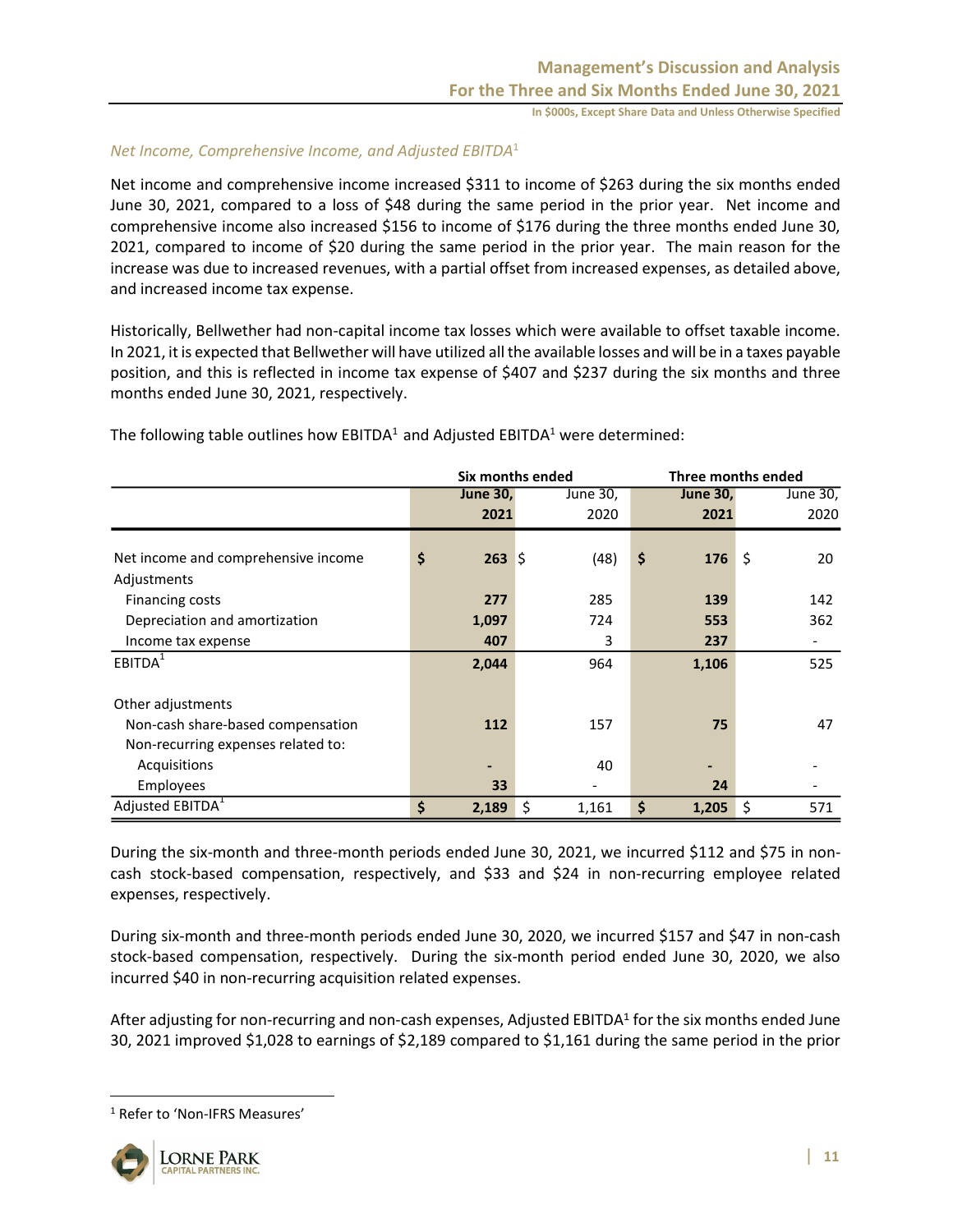year. Adjusted EBITDA<sup>1</sup> also improved \$634 to earnings of \$1,205 for the three months ended June 30, 2021 compared to \$571 during the same period in the prior year.

## **Statement of Financial Position**

Cash and cash equivalents and short-term investments increased \$1,539 or 46.0% from \$3,344 as at December 31, 2020 to \$4,883 as at June 30, 2021. The main contributors were as follows:

| Net cash generated from operating activities | 2,244 |
|----------------------------------------------|-------|
| Dividends paid                               | (259) |
| Interest paid                                | (252) |
| Payments of lease obligations                | (111) |
| Acquisition of property and equipment        | (102) |
| Proceeds on exercise of options              |       |
| Interest received                            |       |
|                                              | 1.539 |

Accounts receivable increased \$151 or 7.4% from \$2,050 as at December 31, 2020 to \$2,201 as at June 30, 2021. The main reason for this increase was due to increased revenues.

Property and equipment increased \$91 or 175.5% from \$52 as at December 31, 2020 to \$143 as at June 30, 2021. The main reason for this increase was mainly due to the addition of leasehold improvements on our relocated head office, with partial offset from the depreciation recognized during the six months ended June 30, 2021.

Right-of-use assets increased \$618 or 741.2% from \$83 as at December 31, 2020 to \$701 as at June 30, 2021. The main reason for this increase was due to the relocation of our head office and the related lease obligation and corresponding right-of-use asset that arose, with partial offset from the depreciation recognized during the six months ended June 30, 2021.

Intangible assets decreased \$1,000 or 5.8% from \$17,298 as at December 31, 2020 to \$16,298 as at June 30, 2021. Included in intangible assets is the cost of acquired client relationships, net of accumulated amortization. The reason for this decrease was due to the amortization recognized during the six months ended June 30, 2021.

Accounts payable and accrued liabilities increased \$727 or 36.1% from \$2,016 as at December 31, 2020 to \$2,743 as at June 30, 2021, mainly due to accrued provisions for estimated current income taxes and bonuses, as well as due to the timing of payments of various other accounts payable and accrued amounts.

Lease liability increased \$595 or 669.5% from \$105 as at December 31, 2020 to \$700 as at June 30, 2021. The main reason for this increase was due to the relocation of our head office and the related lease obligation that arose, with partial offset from lease payments made during the six months ended June 30, 2021.

<sup>1</sup> Refer to 'Non-IFRS Measures'

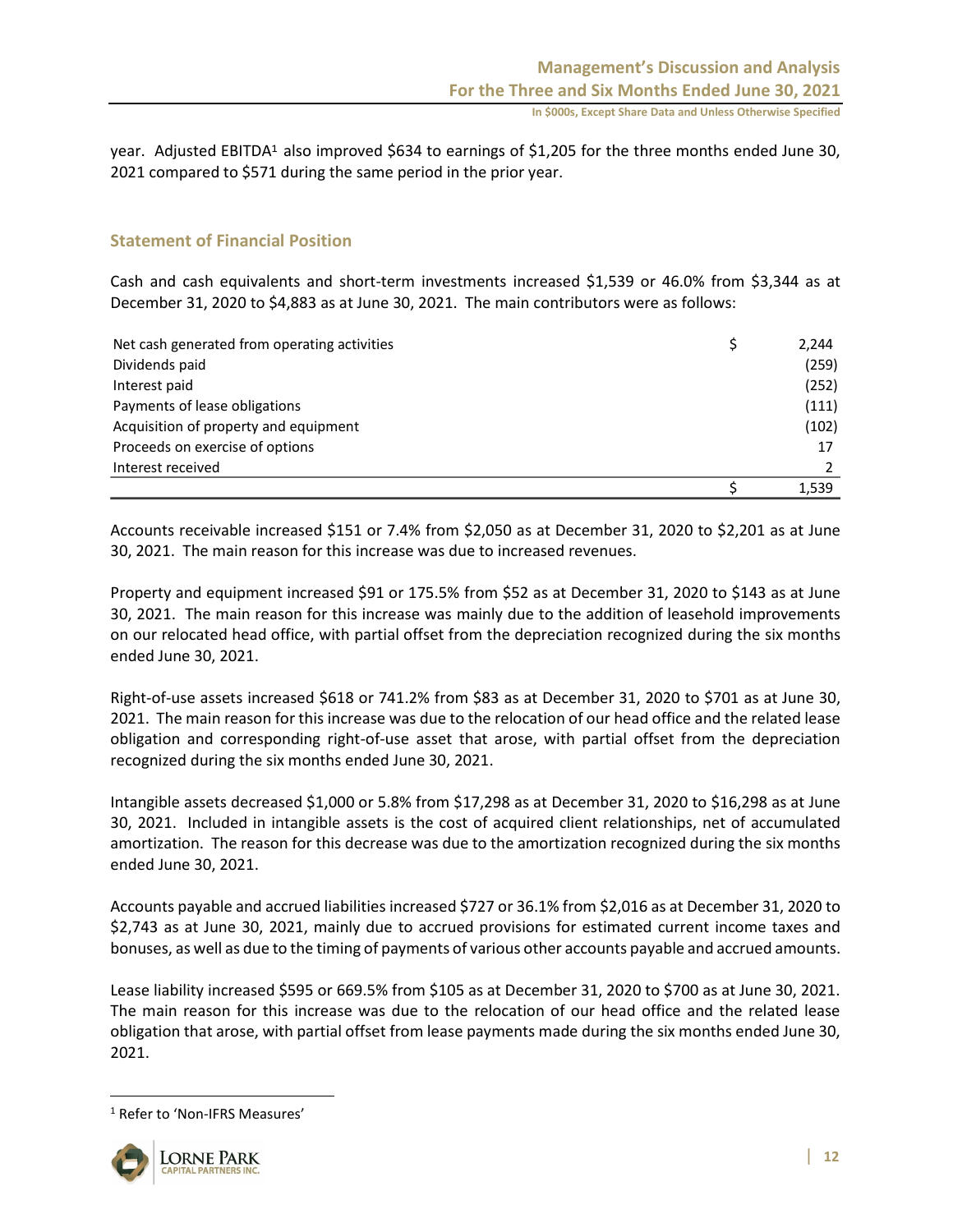Reserve for options and warrants increased \$102 or 11.0% from \$929 as at December 31, 2020 to \$1,031 as at June 30, 2021. The main reason for this increase was due to share-based compensation arising from option grants, with partial offset from option exercises and the reclassification to share capital.

Non-controlling interest decreased \$477 or 5.7% from \$8,321 as at December 31, 2020 to \$7,844 as at June 30, 2021. Non-controlling interest exists due to investments made in partnerships, which resulted in Bellwether acquiring control over each partnership, and as a result, assessed the fair value of the noncontrolling interests on the date of each transaction based on a discounted cash flow analysis using various assumptions and estimates. The reason for the decrease was due to the recognition of the non-controlling interest portion of the intangible asset amortization being recognized in the partnerships during the six months ended June 30, 2021.

## **Liquidity and Capital Resources**

The following is a summary of the cash flows of the Company for the six-month and three-month periods ended June 30, 2021 and 2020:

|                                                      | Six months ended |                 |  | Three months ended |    |                 |  |          |
|------------------------------------------------------|------------------|-----------------|--|--------------------|----|-----------------|--|----------|
|                                                      |                  | <b>June 30.</b> |  | June 30.           |    | <b>June 30.</b> |  | June 30, |
|                                                      |                  | 2021            |  | 2020               |    | 2021            |  | 2020     |
|                                                      |                  |                 |  |                    |    |                 |  |          |
| Cash provided by (used in)                           |                  |                 |  |                    |    |                 |  |          |
| Operating activities                                 | \$               | 2,244           |  | 1.060              | \$ | $1,150$ \$      |  | 708      |
| <b>Financing activities</b>                          |                  | (605)           |  | (364)              |    | (428)           |  | (179)    |
| Investing activities                                 |                  | (157)           |  | (522)              |    | (155)           |  | (504)    |
|                                                      |                  |                 |  |                    |    |                 |  |          |
| Net increase (decrease) in cash and cash equivalents |                  | 1,483           |  | 175                |    | 567             |  | 24       |
| Cash and cash equivalents, beginning of period       |                  | 1,958           |  | 2.349              |    | 2.874           |  | 2,500    |
| Cash and cash equivalents, end of period             |                  | $3,440$ \$      |  | 2,524              |    | 3,440           |  | 2,524    |

The Company generated \$2,244 and \$1,150 from operating activities during the six months and three months ended June 30, 2021, respectively, compared to a generation of \$1,060 and \$708 during the same periods in the prior year. The main reasons for the increase in cash generated from operating activities were due to an improvement in cash adjusted net income and less cash invested in net working capital accounts.

The Company used \$605 and \$428 in financing activities during the six months and three months ended June 30, 2021, respectively, compared to a usage of \$364 and \$179 during the same periods in the prior year. The current year periods include the payment of dividends on common shares, which was not incurred during the prior year periods.

The Company used \$157 and \$155 in investing activities during the six months and three months ended June 30, 2021, respectively, compared to a usage of \$522 and \$504 during the same periods in the prior year. The main reason for the decrease in cash used in investing activities was due to the prior year periods including more funds invested in short-term investments, with a partial offset from the current year periods including higher acquisition of property and equipment arising from leasehold improvements on our relocated head office.

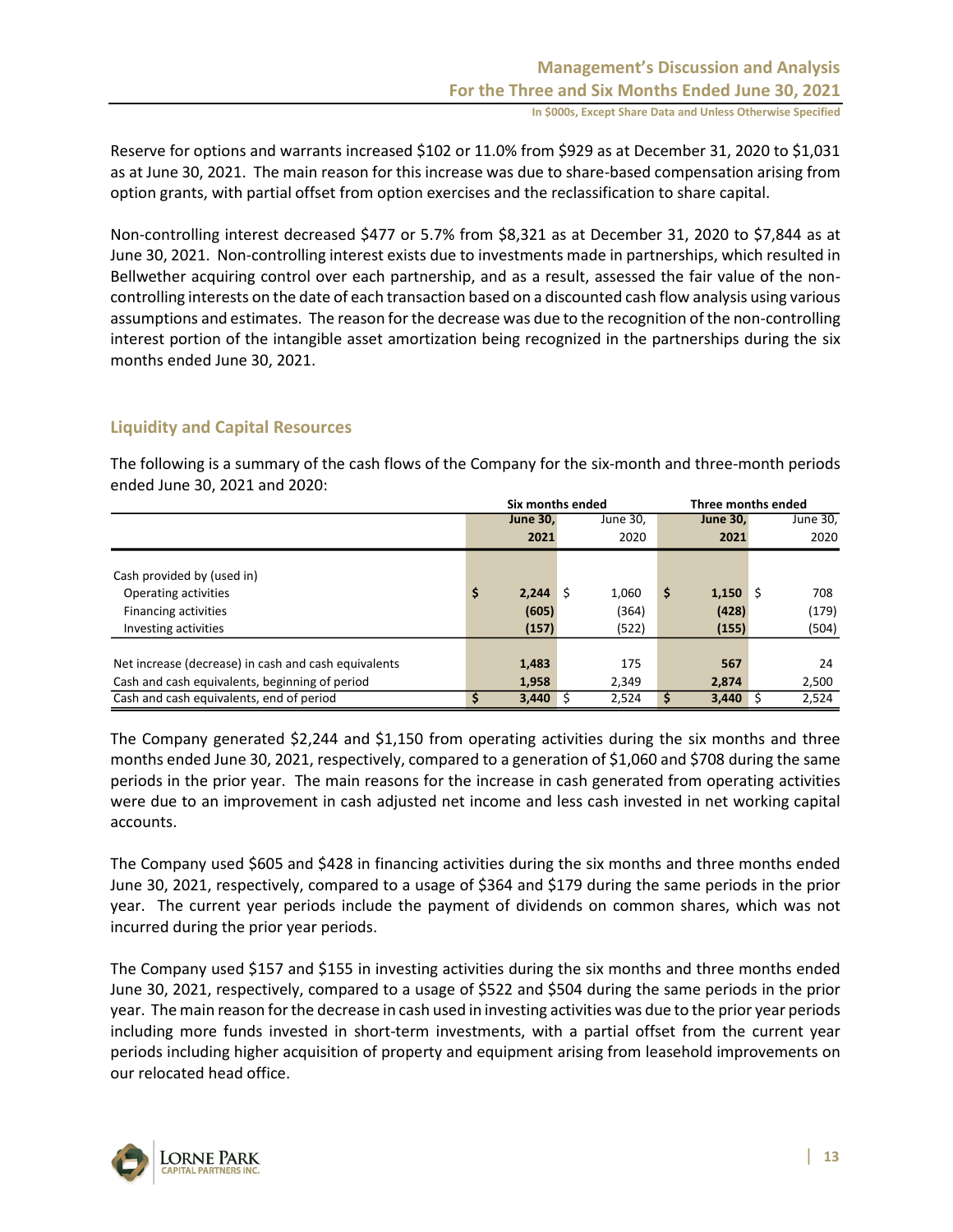## **Summary of Quarterly Results**

|                                   | As at and for the three months ended |               |                          |                       |                                        |              |              |               |  |  |  |  |  |
|-----------------------------------|--------------------------------------|---------------|--------------------------|-----------------------|----------------------------------------|--------------|--------------|---------------|--|--|--|--|--|
|                                   | <b>June 30,</b>                      | March 31,     | December 31,             | September 30,         | June 30,                               | March 31,    | December 31, | September 30, |  |  |  |  |  |
|                                   | 2021                                 | 2021          | 2020                     | 2020                  | 2020                                   | 2020         | 2019         | 2019          |  |  |  |  |  |
|                                   |                                      |               |                          |                       |                                        |              |              |               |  |  |  |  |  |
| Assets under management           | \$1,747,681                          | \$1,677,090   |                          |                       | $$1,587,092$ $$1,493,561$ $$1,413,736$ | \$1,282,675  | \$1,451,309  | \$1,388,160   |  |  |  |  |  |
|                                   | \$                                   |               |                          |                       |                                        |              |              |               |  |  |  |  |  |
| Revenue                           | 5,621                                | \$<br>5,289   | \$.<br>5,033             | -\$<br>4,693          | \$<br>4,468                            | Ŝ.<br>4,528  | \$.<br>4,662 | \$.<br>4,265  |  |  |  |  |  |
| <b>Operating Expenses</b>         |                                      |               |                          |                       |                                        |              |              |               |  |  |  |  |  |
| Salaries and benefits             | 3,803                                | 3,658         | 3,449                    | 3,440                 | 3,376                                  | 3,388        | 3,371        | 3,170         |  |  |  |  |  |
| <b>Professional fees</b>          | 109                                  | 97            | 57                       | 74                    | 53                                     | 107          | 79           | 87            |  |  |  |  |  |
| Investment research fees          | 81                                   | 81            | 66                       | 65                    | 65                                     | 60           | 83           | 66            |  |  |  |  |  |
| Direct fund costs                 | 237                                  | 315           | 275                      | 245                   | 234                                    | 234          | 216          | 172           |  |  |  |  |  |
| Rent and facility                 | 37                                   | 27            | 40                       | 35                    | 43                                     | 39           | 37           | 27            |  |  |  |  |  |
| Marketing and client retention    | 57                                   | 45            | 34                       | 57                    | 29                                     | 50           | 46           | 34            |  |  |  |  |  |
| Depreciation and amortization     | 553                                  | 544           | 428                      | 362                   | 362                                    | 362          | 339          | 245           |  |  |  |  |  |
| Other administrative costs        | 92                                   | 74            | 117                      | 79                    | 80                                     | 86           | 163          | 86            |  |  |  |  |  |
|                                   | 4,969                                | 4,841         | 4,465                    | 4,357                 | 4,242                                  | 4,327        | 4,334        | 3,886         |  |  |  |  |  |
| Other Expense (Income)            |                                      |               |                          |                       |                                        |              |              |               |  |  |  |  |  |
| Public company expenses           | 25                                   | 18            | 18                       | 17                    | 19                                     | 21           | 22           | 21            |  |  |  |  |  |
| <b>Financing costs</b>            | 139                                  | 138           | 142                      | 143                   | 142                                    | 143          | 143          | 115           |  |  |  |  |  |
| Interest income                   | (1)                                  | (1)           | (2)                      | (2)                   | (3)                                    | (9)          | (6)          | (15)          |  |  |  |  |  |
| Share-based compensation          | 75                                   | 37            | 44                       | 44                    | 47                                     | 110          | 13           | 13            |  |  |  |  |  |
|                                   | 5,208                                | 5,033         | 4,668                    | 4,559                 | 4,447                                  | 4,593        | 4,506        | 4,020         |  |  |  |  |  |
|                                   |                                      |               |                          |                       |                                        |              |              |               |  |  |  |  |  |
| Net income (loss) before          |                                      |               |                          |                       |                                        |              |              |               |  |  |  |  |  |
| provision of income taxes         | 414                                  | 256           | 366                      | 134                   | 20                                     | (66)         | 156          | 244           |  |  |  |  |  |
| Provision for (recovery of) taxes |                                      |               |                          |                       |                                        |              |              |               |  |  |  |  |  |
| Current                           | 260                                  | 182           | $\overline{\phantom{a}}$ |                       |                                        | 3            | L,           |               |  |  |  |  |  |
| Deferred                          | (23)                                 | (12)          | 341                      |                       |                                        |              | (33)         |               |  |  |  |  |  |
|                                   | 237                                  | 169           | 341                      | $\sim$                | ÷.                                     | 3            | (33)         | $\sim$        |  |  |  |  |  |
|                                   |                                      |               |                          |                       |                                        |              |              |               |  |  |  |  |  |
| Net income (loss) and             |                                      |               |                          |                       |                                        |              |              |               |  |  |  |  |  |
| comprehensive income (loss)       | $176$ \$<br>\$                       | 87 \$         | 25                       | -\$<br>$134 \quad $5$ | 20 <sup>5</sup>                        | $(69)$ \$    | 189 \$       | 244           |  |  |  |  |  |
|                                   |                                      |               |                          |                       |                                        |              |              |               |  |  |  |  |  |
| Net income (loss) and             |                                      |               |                          |                       |                                        |              |              |               |  |  |  |  |  |
| comprehensive income (loss)       |                                      |               |                          |                       |                                        |              |              |               |  |  |  |  |  |
| attributable to:                  |                                      |               |                          |                       |                                        |              |              |               |  |  |  |  |  |
| Company's shareholders            | \$<br>417 \$                         | $323 \quad $$ | $187 \;$ \$              | $258 \;$ \$           | $144 \; \text{S}$                      | $50 \quad $$ | $306$ \$     | 305           |  |  |  |  |  |
| Non-controlling interest          | (241)                                | (236)         | (163)                    | (124)                 | (124)                                  | (119)        | (117)        | (61)          |  |  |  |  |  |
|                                   | \$<br>176S                           | 87            | \$<br>25                 | \$<br>134             | \$<br>20 <sub>5</sub>                  | $(69)$ \$    | 189          | \$<br>244     |  |  |  |  |  |
|                                   |                                      |               |                          |                       |                                        |              |              |               |  |  |  |  |  |
| Weighted-average number of        |                                      |               |                          |                       |                                        |              |              |               |  |  |  |  |  |
| common shares<br>Basic            | 51,741,721                           | 51,707,945    | 51,706,501               | 51,406,577            | 50,995,001                             | 50,995,001   | 50,995,001   | 50,995,001    |  |  |  |  |  |
| Diluted                           |                                      |               |                          |                       |                                        |              |              |               |  |  |  |  |  |
|                                   | 53,363,674                           | 53,071,160    | 52,822,956               | 52,524,369            | 51,748,470                             | 52,194,518   | 51,979,721   | 51,864,192    |  |  |  |  |  |
| Income per common share           |                                      |               |                          |                       |                                        |              |              |               |  |  |  |  |  |
| <b>Basic</b>                      | \$<br>0.008                          | \$<br>0.006   | \$<br>0.004              | \$<br>0.005           | Ŝ.<br>0.003                            | Ŝ.<br>0.001  | \$<br>0.006  | \$<br>0.006   |  |  |  |  |  |
| Diluted                           | \$<br>0.008                          | \$<br>0.006   | \$<br>0.004              | \$<br>0.005           | \$<br>0.003                            | \$<br>0.001  | \$<br>0.006  | \$<br>0.006   |  |  |  |  |  |

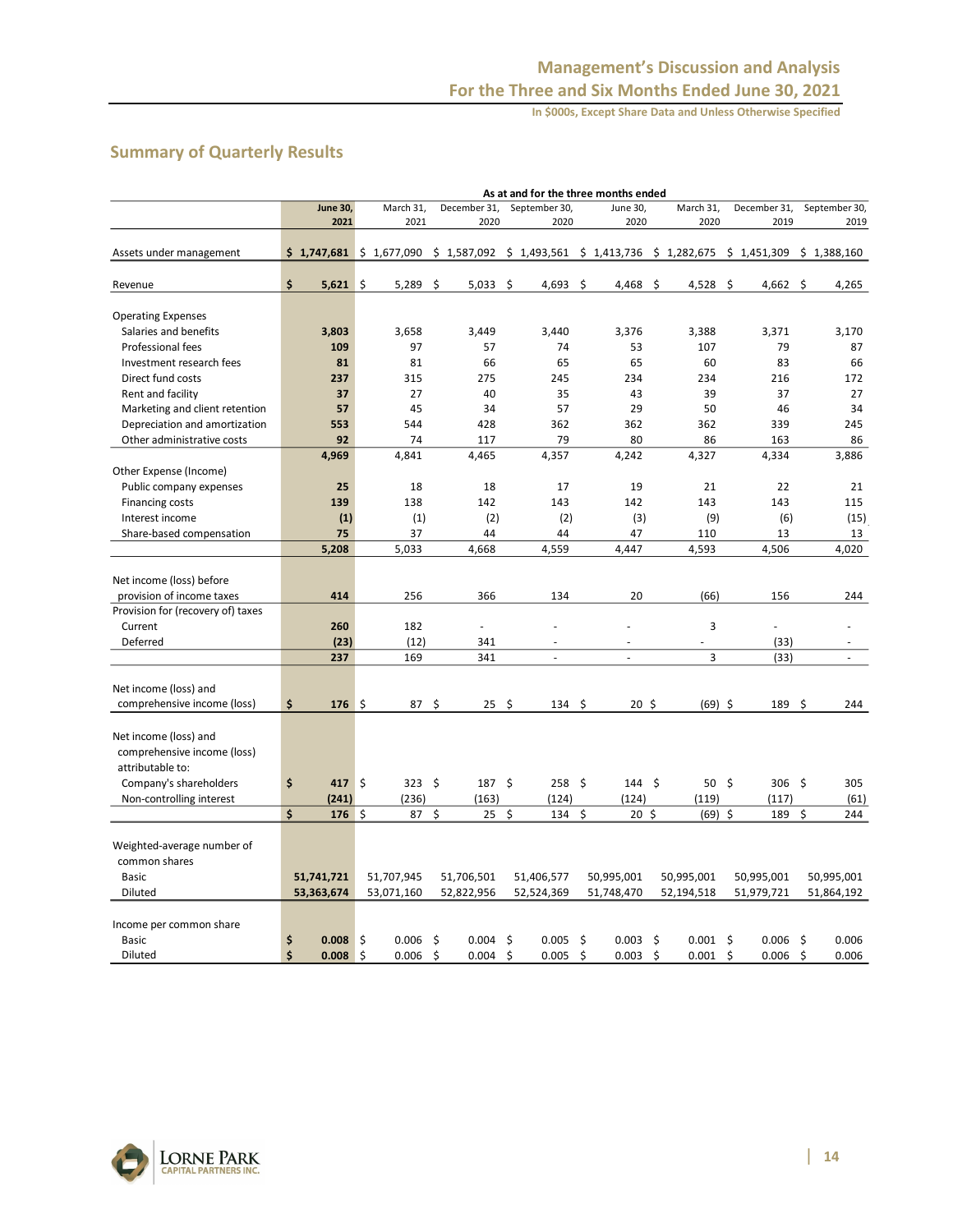## **Related Party Transactions**

The Company considers its related parties to consist of members of its Board of Directors and officers, including their close family members and companies controlled or significantly influenced by such individuals, and reporting shareholders and their affiliates which may exert significant influence over the Company's activities.

Total compensation and other benefits paid or owing to directors and employees classified as key management, being individuals having authority and responsibility for planning, directing, and controlling the activities of the Company, are included as related party transactions.

The following is a summary of the transactions which occurred with related parties during the six months and three months ended June 30, 2021 and 2020:

|                                                                        | Six months ended |                         |     |                  | Three months ended |                         |      |                  |
|------------------------------------------------------------------------|------------------|-------------------------|-----|------------------|--------------------|-------------------------|------|------------------|
|                                                                        |                  | <b>June 30,</b><br>2021 |     | June 31,<br>2020 |                    | <b>June 30,</b><br>2021 |      | June 31,<br>2020 |
| Transactions with key management<br>Salaries, bonuses and net fees     | \$               | 899                     | -\$ | 868              | \$                 | 452                     | Ŝ.   | 461              |
| Debenture interest expense*<br>Share-based compensation                |                  | 25<br>73                |     | 25<br>105        |                    | 13<br>48                |      | 13<br>31         |
|                                                                        | \$               | 997                     | - Ś | 997              | S                  | $513 \quad \seta$       |      | 504              |
| Other transactions with entities<br>related to directors<br>Legal fees | \$               | 33                      | -S  | 20               | \$                 | 13                      | . \$ | 11               |

The following balances were outstanding with related parties as at June 30, 2021 and December 31, 2020:

|                                                                                                                                                           | <b>June 30,</b>  | December 31, |
|-----------------------------------------------------------------------------------------------------------------------------------------------------------|------------------|--------------|
|                                                                                                                                                           | 2021             | 2020         |
| Amounts payable to key management, due on demand                                                                                                          | \$<br>362        | 312          |
| Amounts payable to entities related to directors, due on demand                                                                                           | 8                |              |
| Debentures payable to key management, bearing interest at 8% per<br>annum, paid semi-annually, and due on the following maturity dates:<br>June 15, 2022* | \$<br><b>340</b> | 340          |
| August 15, 2024*                                                                                                                                          | 286              | 286          |

 The debenture transactions were made on the same terms, including interest rate, maturity, and security, as provided to third parties.

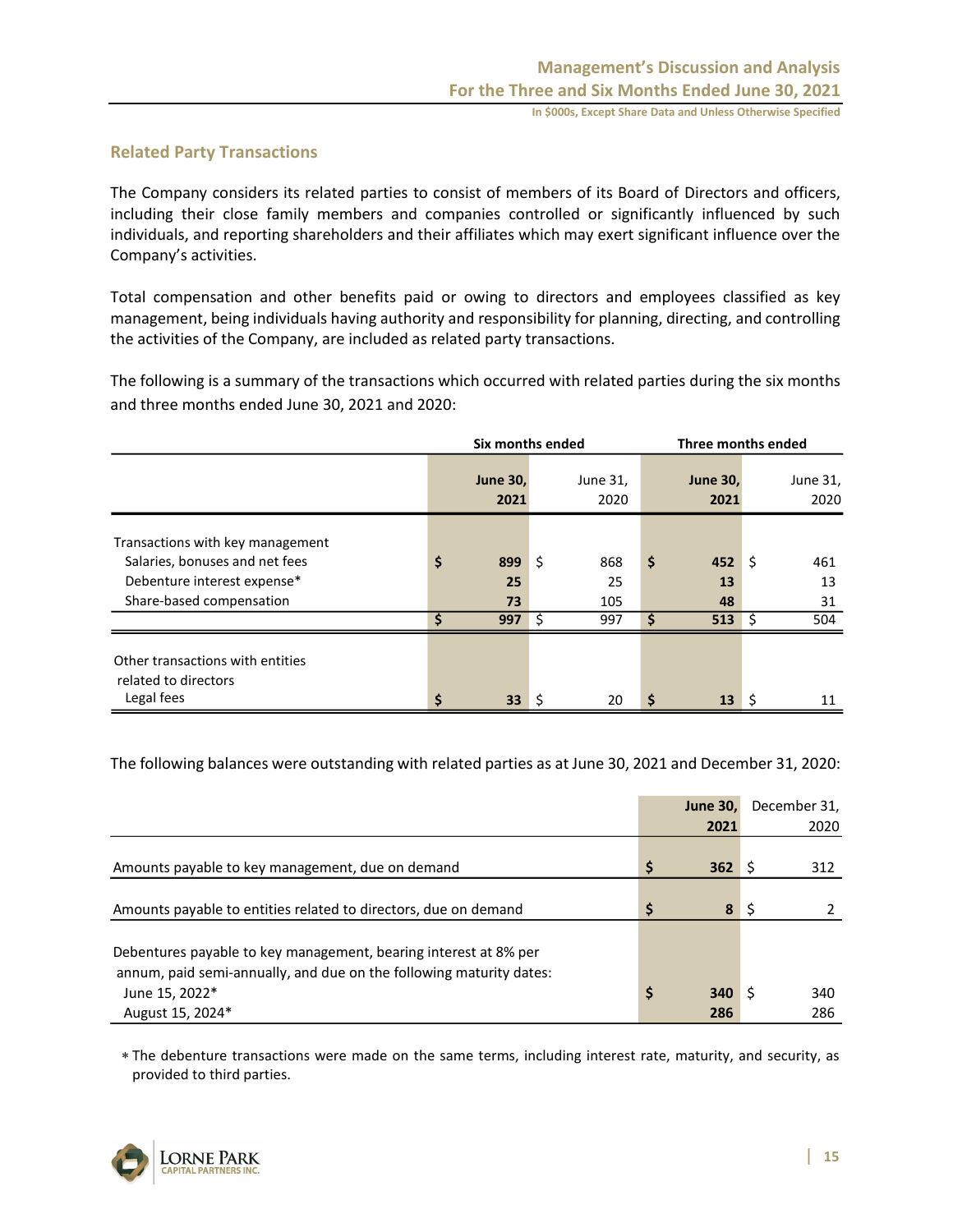Stephen Meehan is a member of the Board of Directors of the Company, and as at June 30, 2021 holds, directly or indirectly, 23.1% of the Company's outstanding shares (December 31, 2020 – 23.1%). Mr. Meehan has a controlling interest in JDI Bancorp Inc. ("JDI") and Glen Road Capital Partners Inc. ("GRCP"). As such, the Company considers Mr. Meehan, JDI, and GRCP related parties. Mr. Meehan does not receive any director fees for his role as a director of the Company. During the six and three months ended June 30, 2021, the Company incurred expenses of \$275 and \$138, respectively, through JDI to perform business development services for the Company (2020 – \$275 and \$150, respectively). GRCP occupies a portion of the head office of the Company, and the Company recovers from GRCP an amount based on the square footage occupied and the resources used by GRCP. During the six and three months ended June 30, 2021, the Company recovered from GRCP \$23 and \$11, respectively (2020 – \$33 and \$17, respectively). As at June 30, 2021, \$150 remains within accounts payable and accrued liabilities to JDI (December 31, 2020 – \$nil), and no amount remains recoverable from GRCP (December 31, 2020 – \$nil). During the six and three months ended June 30, 2021, the Company did not grant Mr. Meehan any stock options (2020 – 100,000 and nil, respectively), and the share-based compensation expense recognized on grants to Mr. Meehan was \$6 and \$2, respectively (2020 – \$15 and \$4, respectively).

Robert Sewell is a member of the Board of Directors of the Company and is also the President and Chief Executive Officer of the Company. As at June 30, 2021, Mr. Sewell holds, directly or indirectly, 27.1% of the Company's outstanding shares (December 31, 2020 – 27.2%). As such, the Company considers Mr. Sewell to be a related party. Mr. Sewell does not receive any director fees for his role as a director of the Company. During the six and three months ended June 30, 2021, the Company incurred \$300 and \$150, respectively, in salary and estimated bonus (2020 – \$300 and \$175, respectively). As at June 30, 2021, \$148 remains within accounts payable and accrued liabilities to Mr. Sewell (December 31, 2020 – \$250). During the six and three months ended June 30, 2021, the Company did not grant Mr. Sewell any stock options (2020 – 100,000 and nil, respectively), and the share-based compensation expense recognized on grants to Mr. Sewell was \$6 and \$2, respectively (2020 – \$15 and \$4, respectively). As at June 30, 2021, Mr. Sewell, directly or indirectly, is subscribed to \$250 in Company debentures (December 31, 2020 – \$250). During the six and three months ended June 30, 2021, the debenture interest expense relating to the debentures held by Mr. Sewell was \$10 and \$5, respectively (2020 – \$10 and \$5, respectively).

Carlo Pannella is Chief Financial Officer of the Company, and as such the Company considers Mr. Pannella to be a related party. During the six and three months ended June 30, 2021, the Company incurred \$135 and \$68, respectively, in salary and estimated bonus (2020 – \$125 and \$56, respectively). As at June 30, 2021, \$23 remains within accounts payable and accrued liabilities to Mr. Pannella (December 31, 2020 – \$nil). During the six and three months ended June 30, 2021, the Company granted Mr. Pannella 100,000 and 100,000 stock options, respectively (2020 – 100,000 and nil, respectively), and the share-based compensation expense recognized on grants to Mr. Pannella was \$23 and \$19, respectively (2020 – \$18 and \$5). As at June 30, 2021, Mr. Pannella, directly or indirectly, is subscribed to \$276 in Company debentures (December 31, 2020 – \$276). During the six and three months ended June 30, 2021, the debenture interest expense relating to the debentures held by Mr. Pannella was \$11 and \$6, respectively (2020 – \$11 and \$6, respectively).

Susan Schulze is Chief Operating Officer of the Company, and as such the Company considers Ms. Schulze to be a related party. During the six and three months ended June 30, 2021, the Company incurred \$104 and \$52, respectively, in salary and estimated bonus (2020 – \$94 and \$47, respectively). As at June 30, 2021, \$14 remains within accounts payable and accrued liabilities to Ms. Schulze (December 31, 2020 – \$35). During the six and three months ended June 30, 2021, the Company did not grant Ms. Schulze any

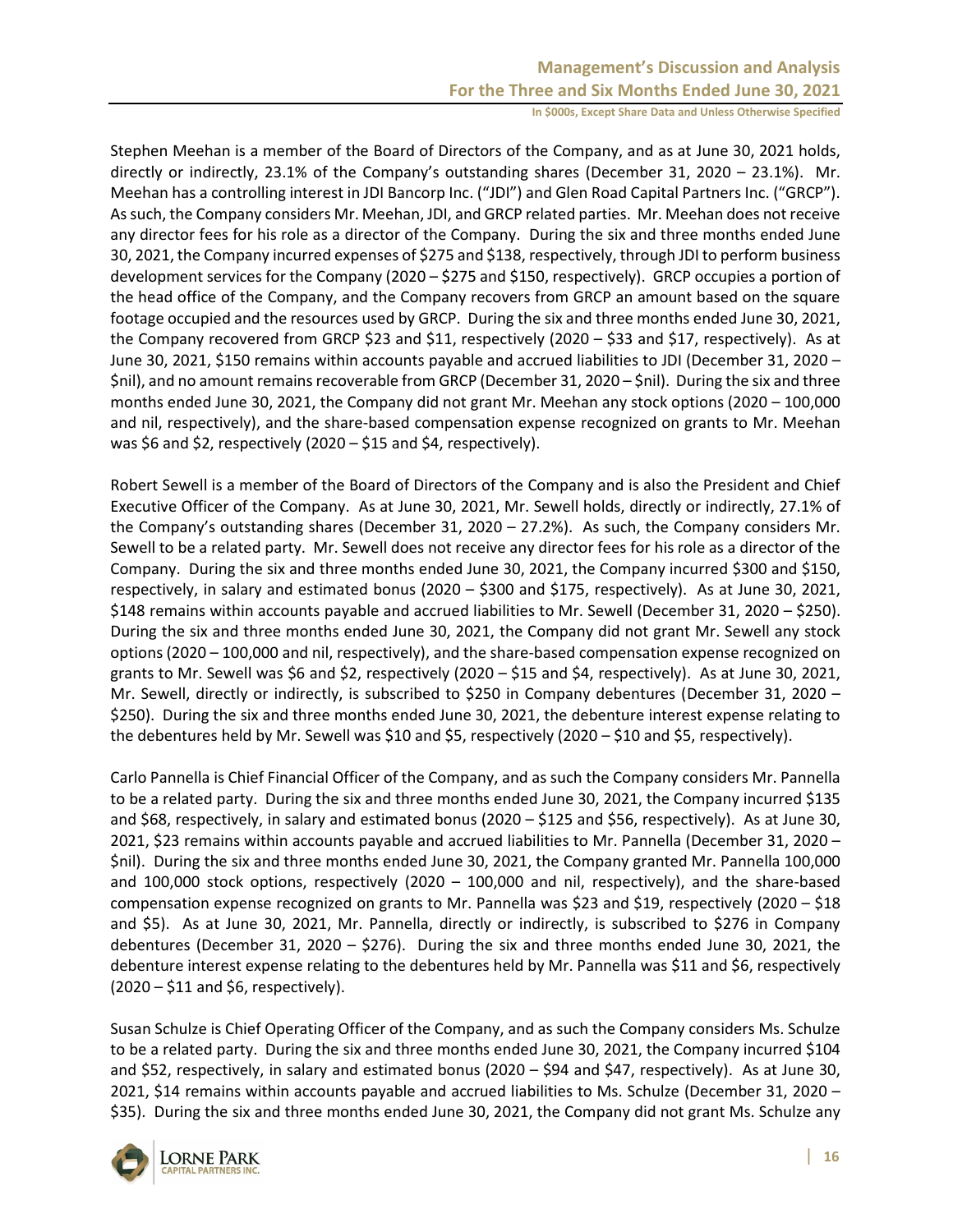stock options (2020 – 100,000 and nil, respectively), and the share-based compensation expense recognized on grants to Ms. Schulze was \$8 and \$3, respectively (2020 – \$20 and \$6, respectively). As at June 30, 2021, Ms. Schulze, directly or indirectly, is subscribed to \$50 in Company debentures (December 31, 2020 – \$50). During the six and three months ended June 30, 2021, the debenture interest expense relating to the debentures held by Ms. Schulze was \$2 and \$1, respectively (2020 – \$2 and \$1, respectively).

Kari Tavener is Chief Compliance Officer of the Company, and as such the Company considers Ms. Tavener to be a related party. During the six and three months ended June 30, 2021, the Company incurred \$78 and \$39, respectively, in salary and estimated bonus (2020 – \$74 and \$37, respectively). As at June 30, 2021, \$10 remains within accounts payable and accrued liabilities to Ms. Tavener (December 31, 2020 – \$nil). During the six and three months ended June 30, 2021, the Company did not grant Ms. Tavener any stock options (2020 – 100,000 and nil, respectively), and the share-based compensation expense recognized on grants to Ms. Tavener was \$6 and \$2, respectively (2020 – \$15 and \$4, respectively).

Christopher Dingle is Chairman of the Board of the Company, and as such the Company considers Mr. Dingle to be a related party. During the six and three months ended June 30, 2021, the Company incurred \$19 and \$10, respectively, in director fees (2020 – \$20 and \$9, respectively). As at June 30, 2021, \$10 remains within accounts payable and accrued liabilities to Mr. Dingle (December 31, 2020 – \$15). During the six and three months ended June 30, 2021, the Company granted Mr. Dingle 50,000 and 50,000 stock options, respectively (2020 – 60,000 and nil, respectively), and the share-based compensation expense recognized on grants to Mr. Dingle was \$12 and \$10, respectively (2020 – \$9 and \$3, respectively).

James Williams is a member of the Board of Directors of the Company, and as such the Company considers Mr. Williams to be a related party. During the six and three months ended June 30, 2021, the Company incurred \$4 and \$3, respectively, in director fees (2020 – \$4 and \$nil, respectively). As at June 30, 2021, \$3 remains within accounts payable and accrued liabilities to Mr. Williams (December 31, 2020 – \$6). During the six and three months ended June 30, 2021, the Company granted Mr. Williams 10,000 and 10,000 stock options, respectively (2020 – 20,000 and nil, respectively), and the share-based compensation expense recognized on grants to Mr. Williams was \$3 and \$2, respectively (2020 – \$3 and \$1, respectively).

David Brown is a member of the Board of Directors of the Company, and also a Partner with a law firm, Weirfoulds LLP ("Weirfoulds"). Mr. Brown also holds a controlling interest in Keiller Capital ("Keiller"). As such the Company considers Mr. Brown, Weirfoulds and Keiller to be related parties. Mr. Brown foregoes any director fees for his role as a director of the Company. During the six and three months ended June 30, 2021, the Company incurred \$33 and \$13, respectively, in legal fees with Weirfoulds (2020 – \$20 and \$11, respectively). As at June 30, 2021, \$8 remains within accounts payable and accrued liabilities to Weirfoulds (December 31, 2020 – \$2). During the six and three months ended June 30, 2021, the Company granted Keiller 20,000 and 20,000 stock options, respectively (2020 – 20,000 and nil, respectively), and the share-based compensation expense recognized on grants to Keiller was \$4 and \$3, respectively (2020 – \$3 and \$1, respectively).

Peter Patchet is a member of the Board of Directors of the Company, and also holds a controlling interest in 2615054 Ontario Inc. As such the Company considers Mr. Patchet and 2615054 Ontario Inc. to be related parties. During the six and three months ended June 30, 2021, the Company incurred \$9 and \$5, respectively, in director fees (2020 – \$9 and \$5, respectively). As at June 30, 2021, \$5 remains within

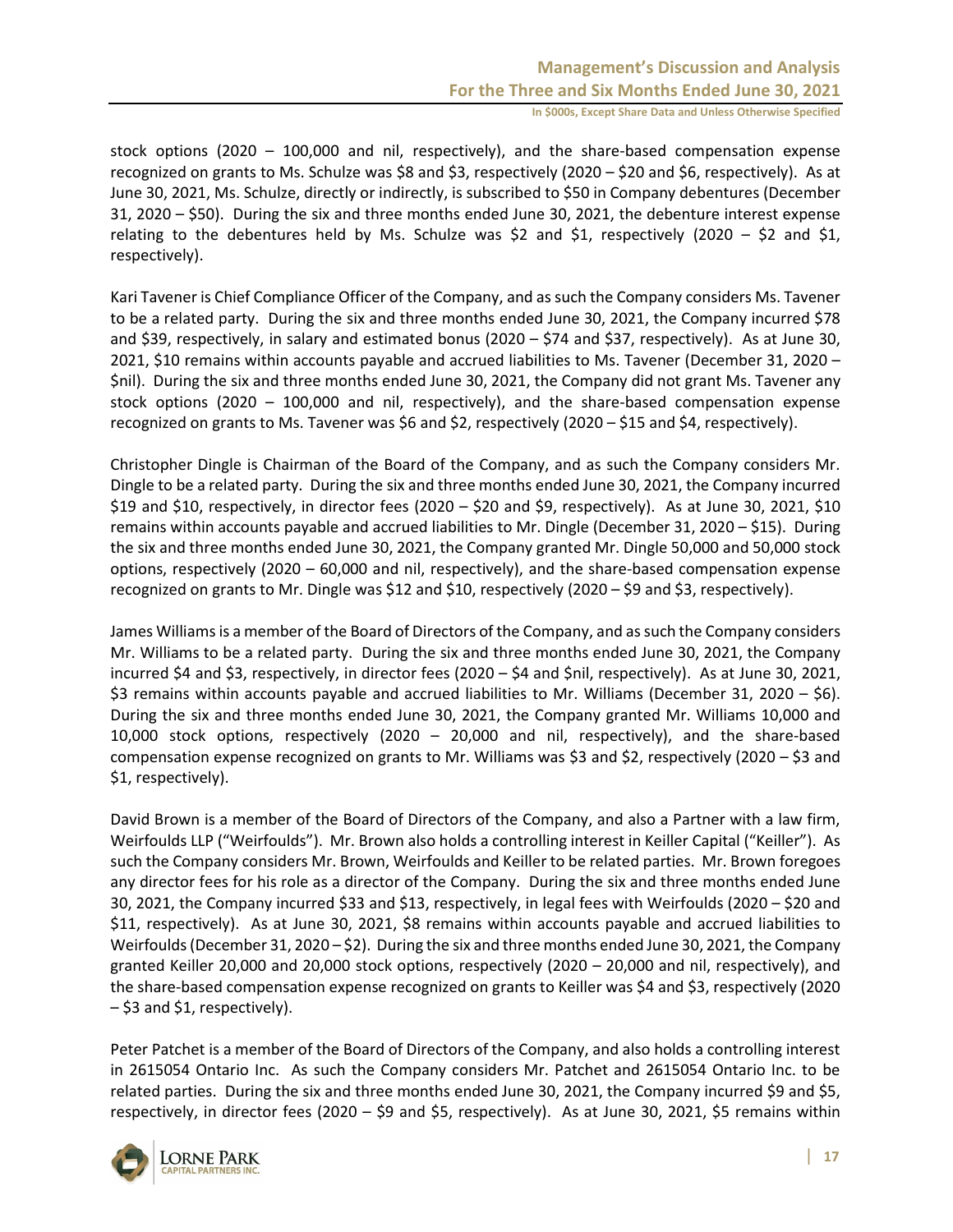accounts payable and accrued liabilities to 2615054 Ontario Inc. (December 31, 2020 – \$6). During the six and three months ended June 30, 2021, the Company granted Mr. Patchet 25,000 and 25,000 stock options, respectively (2020 – 40,000 and nil, respectively), and the share-based compensation expense recognized on grants to Mr. Patchet was \$6 and \$5, respectively (2020 – \$6 and \$2, respectively). As at June 30, 2021, Mr. Patchet, directly or indirectly, is subscribed to \$50 in Company debentures (December 31, 2020 – \$50). During the six and three months ended June 30, 2021, the debenture interest expense relating to the debentures held by Mr. Patchet was \$2 and \$1, respectively (2020 – \$2 and \$1, respectively).

## **Risk Management**

The Company's business is subject to the risks of the competitive discretionary portfolio management industry and management has identified certain risks pertinent to its business including: credit risks, liquidity risks, market risks, concentration risks, capital requirements, dependence on senior management, the investment performance of the Company's investment solutions, sufficiency of insurance, competition from other discretionary portfolio management firms, significant redemptions of AUM, general business risks and liabilities, and future regulatory changes. Management attempts to assess and mitigate these risks by retaining experienced professional staff and assuring that the Board of Directors and senior management are monitoring these risks on a continual basis.

The disclosures below provide an analysis of the risk factors affecting the Company's business operations:

## *Credit Risk*

Credit risk arises from deposits with banks, accounts receivable and the loan due from a related party. The Company does not hold any collateral as security but mitigates this risk by dealing only with what management believes to be financially sound counterparties, and accordingly, does not anticipate significant loss for non-performance. The maximum exposure to credit risk approximates the amount recognized on the statement of financial position.

Based on its practices and processes around charging and collecting management fees, its credit policies, its previous experience, and its assessment of the current economic environment and financial condition of the counterparties, as at June 30, 2021 and December 31, 2020, the Company does not believe any allowances for expected credit losses are required.

## *Liquidity Risk*

The Company's exposure to liquidity risk is dependent on the collection of accounts receivable and the loan due from a related party, and the raising of funds to meet commitments and sustain operations. The Company controls liquidity risk by management of working capital, cash flows and the issuance of share capital and debentures.

## *Market Risk*

Market risk is the risk that the fair value or future cash flows of a financial instrument will fluctuate because of changes in market prices. Market risk comprises three types of risk: currency rate risk, interest rate risk and other price risk.

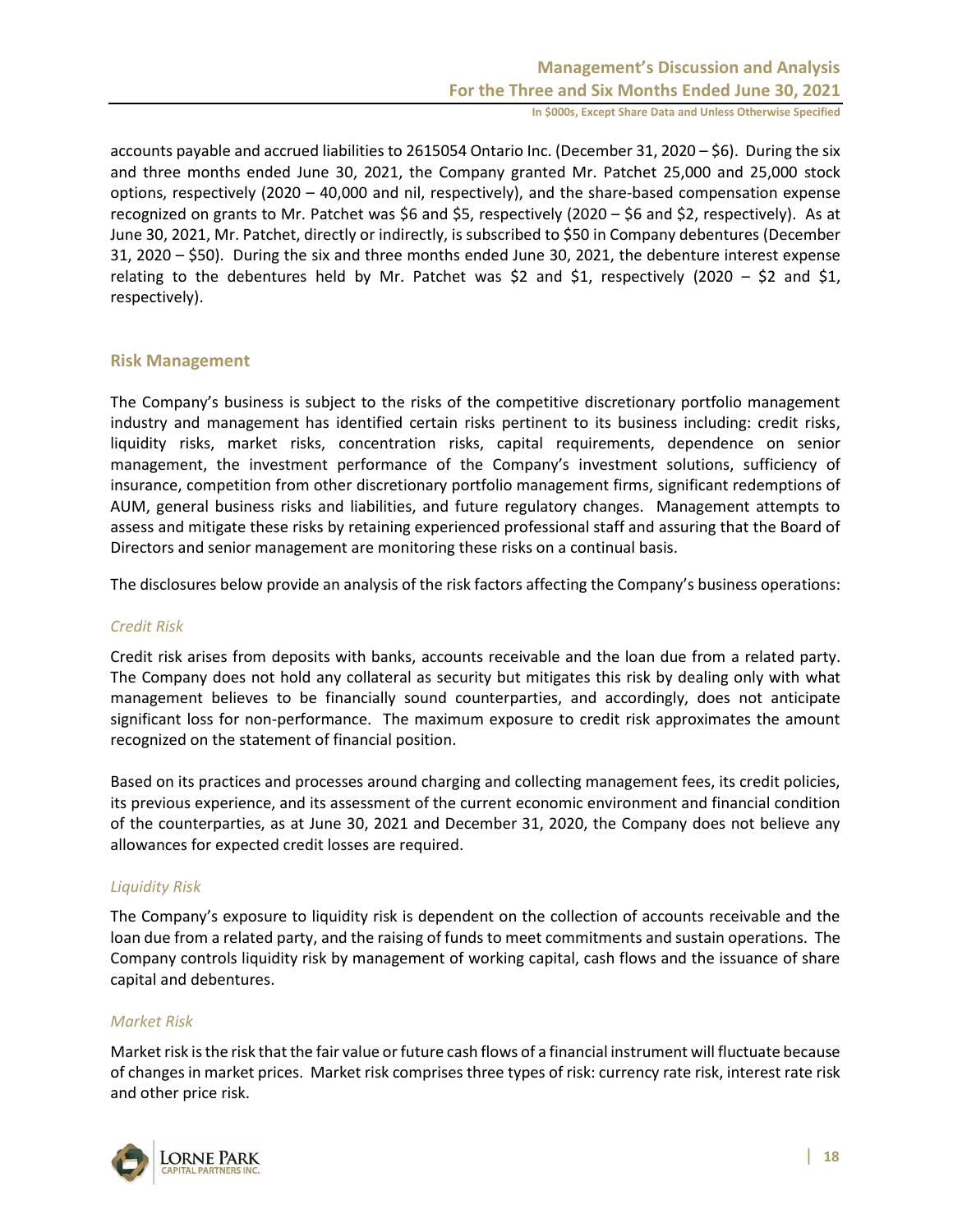- 1. Currency risk is the risk to the Company's earnings that arise from fluctuations of foreign exchange rates. The Company does not have any significant number of financial instruments denominated in a foreign currency, and therefore is not currently exposed to any significant foreign currency exchange risk.
- 2. Interest rate risk is the risk that the fair value or future cash flows of a financial instrument will fluctuate because of changes in market interest rates. The Company is currently exposed to interest rate risk with respect to its short-term investments invested in money market funds. The sensitivity of this risk is not significant as at June 30, 2021 and December 31, 2020 due to the short-term nature of the instruments.
- 3. Other price risk is the risk that the fair value or future cash flows of a financial instrument will fluctuate because of changes in market prices (other than those arising from interest rate risk or currency risk), whether those changes are caused by factors specific to the individual financial instrument or its issuer, or factors affecting all similar financial instruments traded in the market.

Bellwether's financial performance is indirectly exposed to market risk. Any decline in financial markets or lack of sustained growth in such markets may result in a corresponding decline in performance and may adversely affect Bellwether's AUM and management fee revenue, which would reduce cash flow to the Company and ultimately impact its ability to manage its capital.

Management of market risk within Bellwether's AUM is the responsibility of the Chief Investment Officer, who has established a control environment that ensures risks are reviewed regularly and that risk controls throughout Bellwether are operating in accordance with regulatory requirements. Exposure to interest rate risk, foreign currency risk and equity risk is monitored by the Chief Investment Officer. When a particular market risk is identified, portfolio managers of the Company's investment solutions are directed to mitigate the risk by reducing their exposure.

## *Risks Related to Assets Under Management*

Because the Company's revenues are directly related to the market value of the investments that its subsidiary is managing for Clients, a change in market indices could have a significant impact on the Company's revenues. A 10% change in the Company's AUM of \$1,747,681 as at June 30, 2021, could impact future annual revenues by approximately \$2,250, compared to the December 31, 2020 AUM of \$1,587,092 and a potential revenue impact of \$2,050. A 10% change in the Company's average AUM for the twelve-months ended June 30, 2021 of \$1,595,809 would have impacted the revenues for that year by approximately \$2,050.

## *Concentration Risk*

The Company's trade accounts receivable are due from clients and the Company believes that the entire accounts receivable balance is collectible. Accordingly, management has not provided an allowance for doubtful accounts as at June 30, 2021 or December 31, 2020.

## *Capital Requirements*

Bellwether is subject to minimum regulatory capital requirements requiring the Company to keep sufficient cash or liquid assets on hand to maintain capital levels. Failure to maintain required regulatory capital may result in fines, suspension, or revocation of registration. A significant operating loss or an unusually large charge against regulatory capital could adversely affect the ability of the Company to

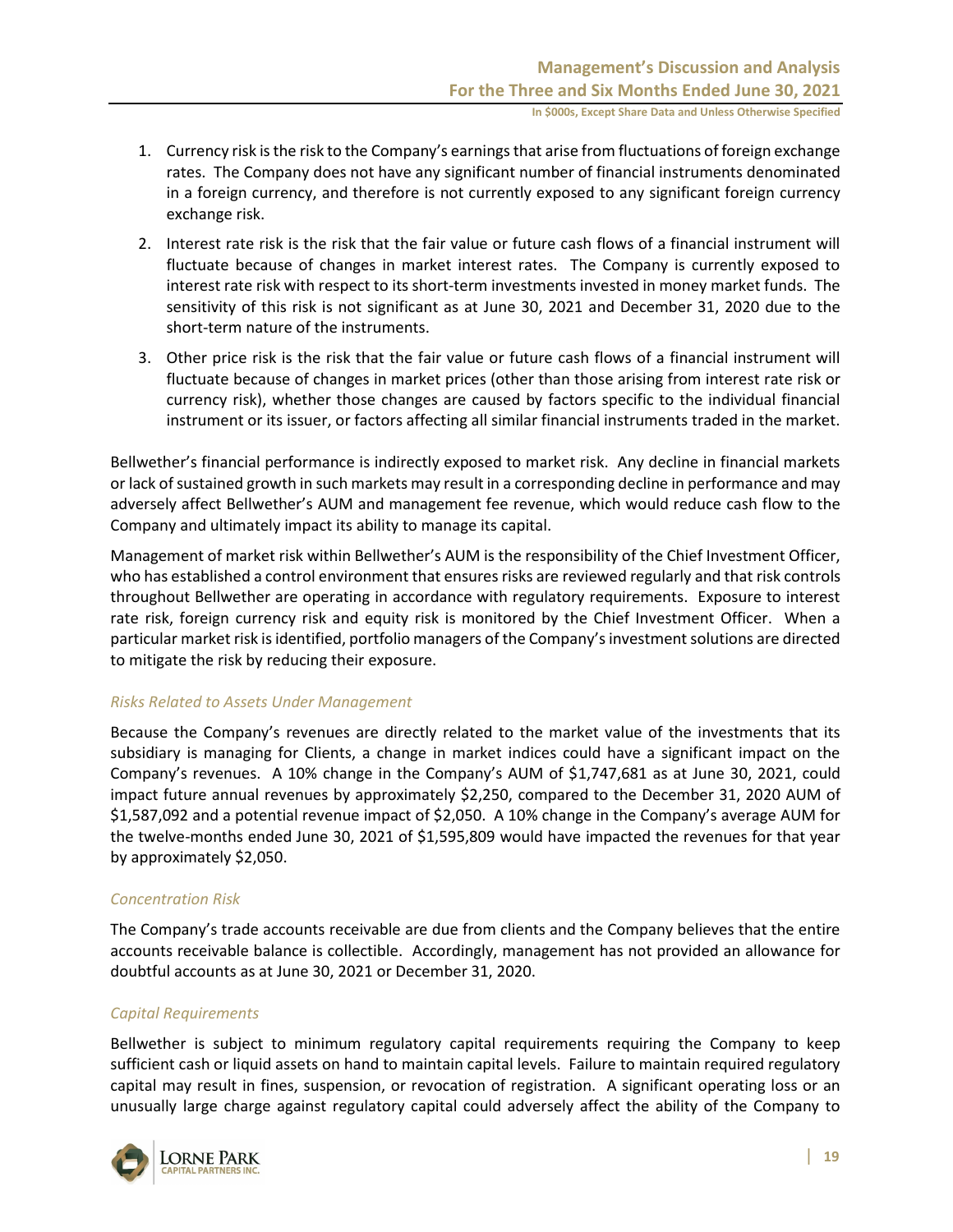expand or even maintain its present level of business and create a material adverse effect on Bellwether's business, results of operations and/or financial position.

### *Dependence on Senior Management*

The success of the Company and its strategic focus is dependent to a significant degree upon the contributions of senior management. The loss of any of these individuals, or an inability to attract, retain and motivate sufficient numbers of qualified senior management personnel on the part of LPCP or its subsidiaries, could adversely affect the Company's business. This risk is partially mitigated by the fact that the senior management team are significant shareholders in the Company. Further mitigation has been attained through the implementation of key employee compensation packages composed of monetary short-term compensation and long-term stock-based compensation designed for the retention of key employees.

## *Investment Performance of our Investment Solutions*

If the investment solutions managed by Bellwether are unable to achieve investment returns that are competitive with or superior to those achieved by other comparable investment products offered by Bellwether's competitors, such solutions may not attract new client AUM or may experience client attrition, which may have a negative impact on Bellwether's assets under management. This would have a negative impact on Bellwether's revenue and profitability.

#### *Sufficiency of Insurance*

The Company maintains various types of insurance which may include financial institution bonds, errors and omissions insurance, directors', trustees' and officers' liability insurance, and general commercial liability insurance. There is no assurance that claims will not exceed the limits of available coverage, that any insurer will remain solvent or willing to continue providing insurance coverage with sufficient limits or at a reasonable cost, or, that any insurer will not dispute coverage of certain claims due to ambiguities in the policies. A judgment against the Company or its subsidiaries in excess of available coverage could have a material adverse effect on the Company in terms of damages awarded and the impact on the reputation of Bellwether.

#### *Competition*

Bellwether competes with a large number of portfolio managers and other investment advisors as well as financial institutions. Many of these competitors have greater capital and other resources, and offer more comprehensive lines of products and services than Bellwether.

Bellwether success is largely dependent on its ability to compete in the current Canadian wealth management environment. The Company's success will be based upon a number of factors including the range of products and solutions offered, brand recognition, investment performance, business reputation, financing strength, management and sales relationships, quality of service, level of fees charged, and other compensation paid.

Bellwether's competitors seek to expand market share by offering different products and services than those offered by Bellwether. There can be no assurance that Bellwether will maintain its current standing, and that may adversely affect the business, financial condition, or operating results of Bellwether.